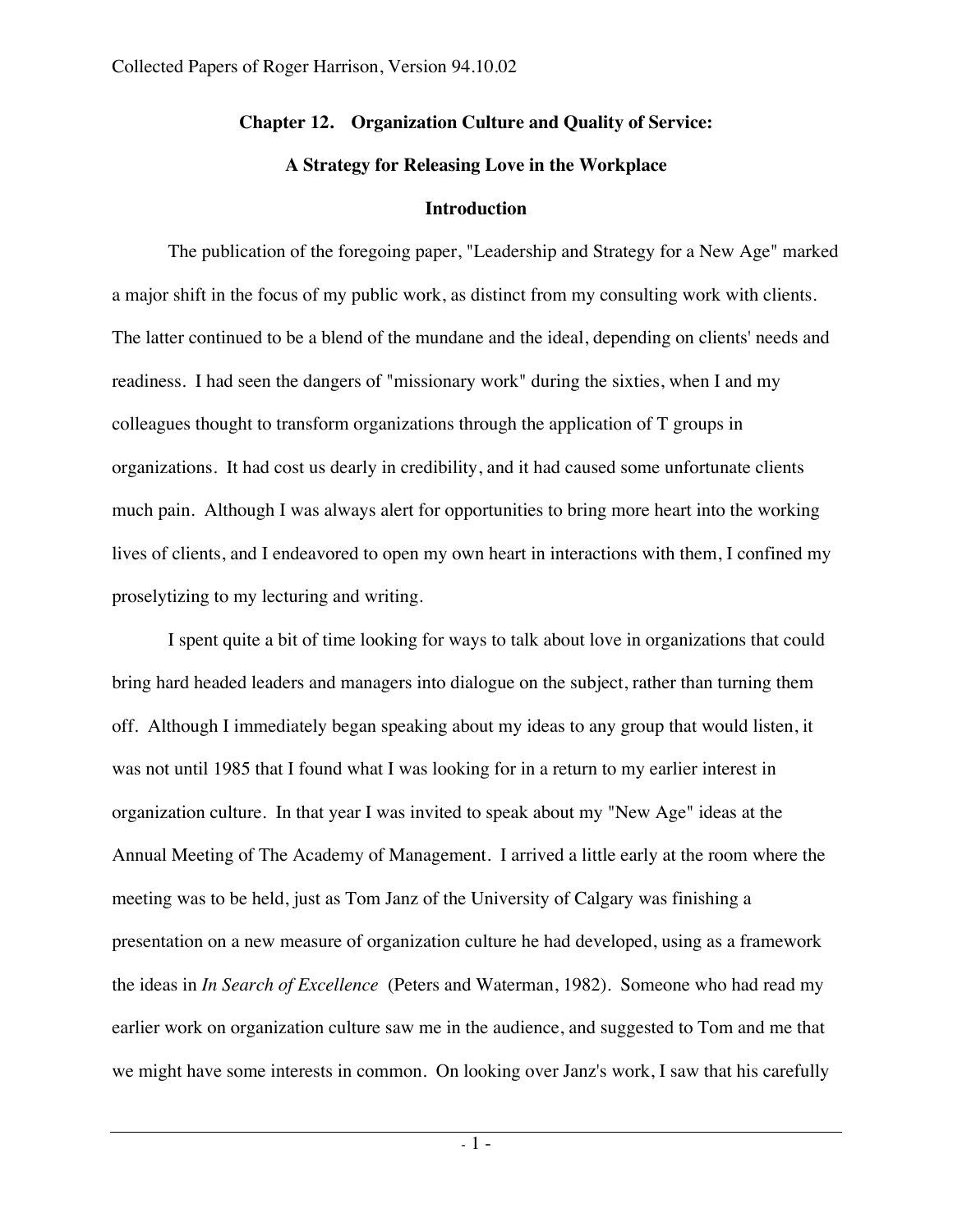#### Collected Papers of Roger Harrison, Version 94.10.02

constructed and validated measure of organization culture was built on dimensions very similar to the model Charles Handy and I had come up with intuitively so many years before. I had not thought of that work for years, except to regret that it had been published so far ahead of its time, but now I saw it as an answer to my need for a way to discuss the place of love in organizations that would evoke interest and debate, rather than defensiveness, in audiences of business managers. Culture was a hot topic in the early eighties, and I thought I had something to say on the subject that could capture the interest of business leaders. My idea was that if I presented them with a model of organization culture in which a caring, relationship oriented culture was only one of the alternatives, it should not be hard to establish the need for balance among cultural extremes. I would revamp my old culture questionnaire to include a scale that assessed where an organization was on the qualities of caring, support and cooperation (love in action). Then it should be easy to show people by their own data what desirable qualities were missing in their organization's culture, and get some discussion going about what should be changed, and why.

I got to work on the reconstruction of my culture questionnaire, taking guidance from Janz's statistical studies. Soon I had the help of Herb Stokes, who began using my new questionnaire in his consulting practice on work redesign, and in his workshops on High Performing Systems. Herb revised the items so they could be understood by everyone in organizations, from top to bottom of the hierarchy. I began using the questionnaire and the culture model in my talks, and soon achieved my goal of being able to talk with managers about love in a balanced and thoughtful way.

In the mid eighties, US companies began to take a belated interest in improving the quality of their service to customers, and I once again saw an opportunity to connect love with a current concern of managers. The result was "Organization Culture and Quality of Service." In

*-* 2 -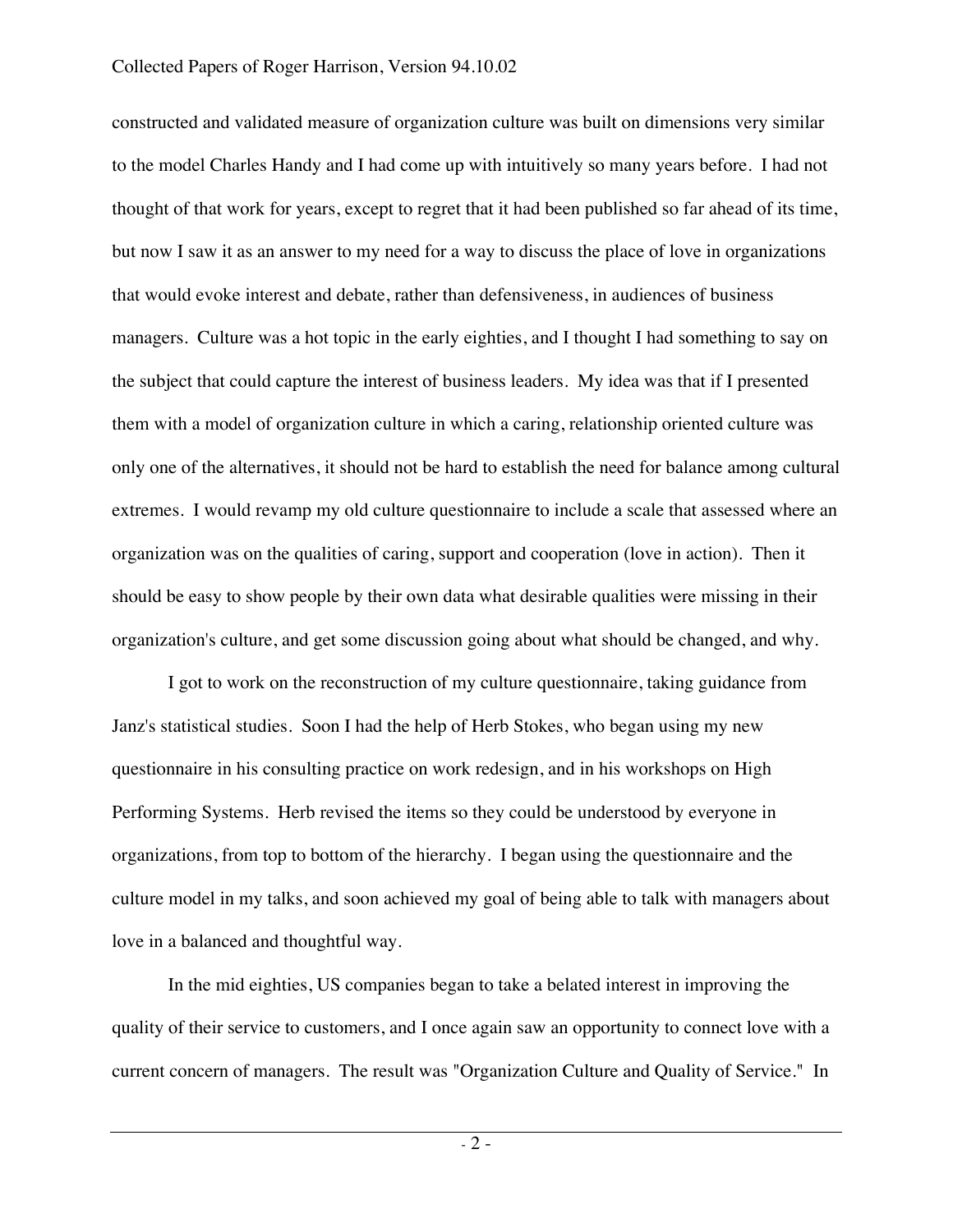it I show how differing organization cultures tend to produce differing styles of service, and I make a case for developing strong Support cultures as a way of bringing caring and concern (love) into the service activities of an organization. The model of organization culture presented here is the same as that used in Herb Stokes' and my culture questionnaire, which has since been published commercially (Harrison and Stokes, 1992). Many of my speaking engagements at the time were in Europe and the UK, and the paper was published in the UK in 1987. Thus, it has not yet been widely read in the US. I have revised both it and the following paper, "Culture and Levels of Consciousness in Organizations" in order to minimize redundancy between the two pieces.

## **Organization Culture and Quality of Service: A Strategy for Releasing Love in the Workplace**

#### **The Hazards of Short Term Problem Solving**

Like many of my consultant colleagues, and a good few of my clients, I have done a fair amount of "work" on myself. About ten years ago, the gap between what I fondly thought of as my own level of consciousness and what I was able to talk about and work with in business organizations began to bother me a lot. I felt that I could see a need for business managers to do less and to feel and imagine more. As their jobs became tougher under foreign competition, the cost squeezes brought on by the oil crisis, and the turbulence of financial markets, managers became more aggressive in changing their organizations. Believing that "when the going gets tough, the tough get going," they worked longer hours, reorganized their businesses, reduced the work force, cut back on budgets, endeavored to shift from a production to a marketing orientation, and so on.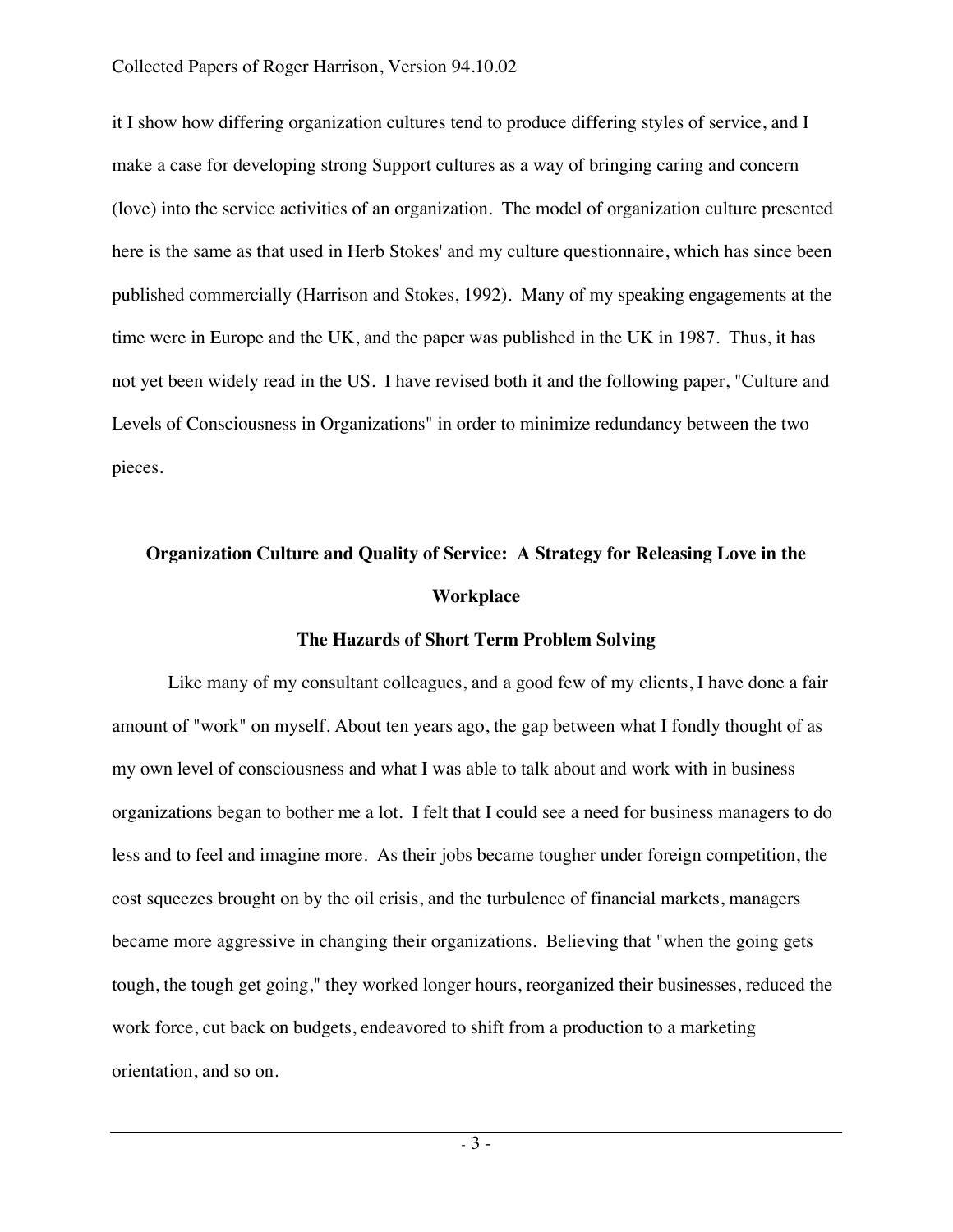To me, much of what was done seemed to fall somewhere between marginally useful and counterproductive, especially when looked at from the perspective of the larger society or the planet. In reorganizing and in performing organization surgery, it seemed to me that people were intervening in very gross ways into complex living systems they didn't understand very well. They would often get the short term benefits they were looking for, but they got a lot of long term unintended consequences as well. Observe, for example, the performance decrements which almost always follow the acquisition of one organization by another.

#### *We Are Polluting the World with Wasted Humans*

From a societal perspective, we seem to have entered into a new cycle of environmental pollution. At the same time as we are cleaning up our rivers and our atmosphere, our businesses are discharging large amounts of garbage into the streets—human garbage! Every productive person who loses his or her job through forced early retirement or redundancy, every teenager or young adult who wants to work but can't, becomes part of this stream of living effluent. The organizations which discharge the human "waste products" become tighter, leaner, more competitive and profitable; the larger society becomes poorer, more disorganized, more full of pain.

#### *The Fault is Not in the People, But in How they Think*

No one is really at fault. The sensitive and caring managers I talk to about these problems are as distressed as I am by the waste and the pain, but they see no viable alternatives to competing as hard as they can, by any legal means at hand. When they choose short term solutions, it's not because they don't care: it's usually because the situations they deal with are too complex for them to understand the dynamics and predict the eventual consequences of their actions.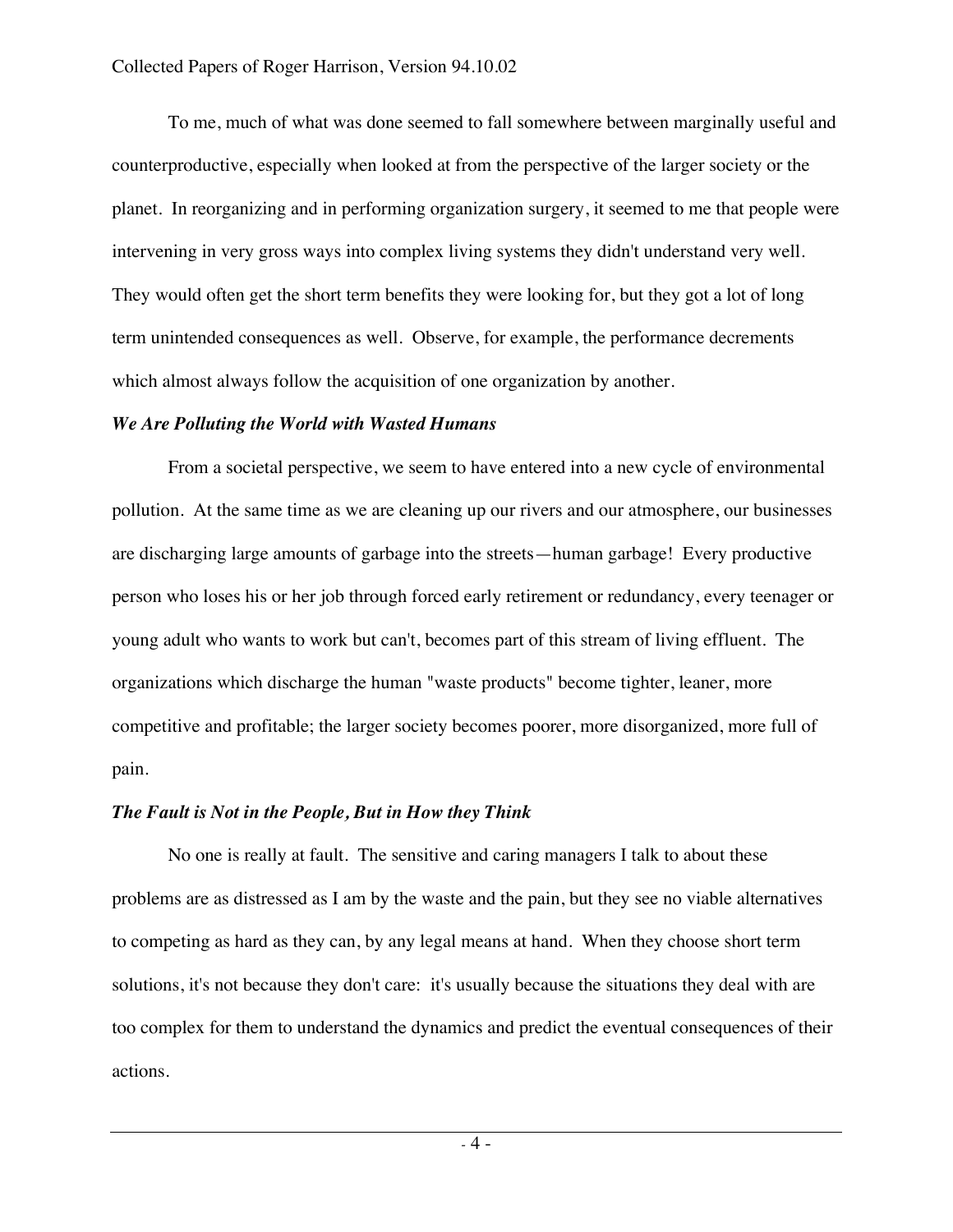Part of the problem lies in how we see the world. In business, we learn to be competitive, action oriented and autonomous, and to think in "left brained" ways: analytically, concretely and rationally. These are all qualities of behavior and thought which lend themselves to dealing with the physical world—and that includes organizations, when we think of them as like machines.

## **New Ways to Think about Organization**

## *Systems Thinking—A "Soft" Discipline*

Dealing effectively with complex living systems such as human beings, groups, organizations, markets, and the planet Earth requires habits of thought which are not widely distributed in business and not widely taught in schools and universities. I am talking about such "unbusinesslike" patterns and preoccupations as cooperation, nurturing relationships and appreciating interdependency. Associated modes of thought and feeling are "right brained:" intuitive, open to emotions as well as facts, holistic.

Having begun life with every intention of becoming an engineer, I know the transition from the harder, more active pole to the softer, more receptive one is difficult and can be long. For me, that new understanding was forged in sensitivity training groups, in the experience of living and working in a foreign country, in psychotherapy, in meditation and spiritual seeking.

I don't fancy proposing such a regimen for my clients, but I am convinced that exploring what the world looks like from the softer side, from the "yin" as opposed to the "yang" point of view, offers my clients perspectives which can bring both power and healing into their organizations.

I have spent the last four or five years in efforts to bridge the gap between the softer disciplines and my tough minded clients. In that time I have encountered many others on the same path: managers and consultants, men and women, who share a vision of work as a healing

*-* 5 -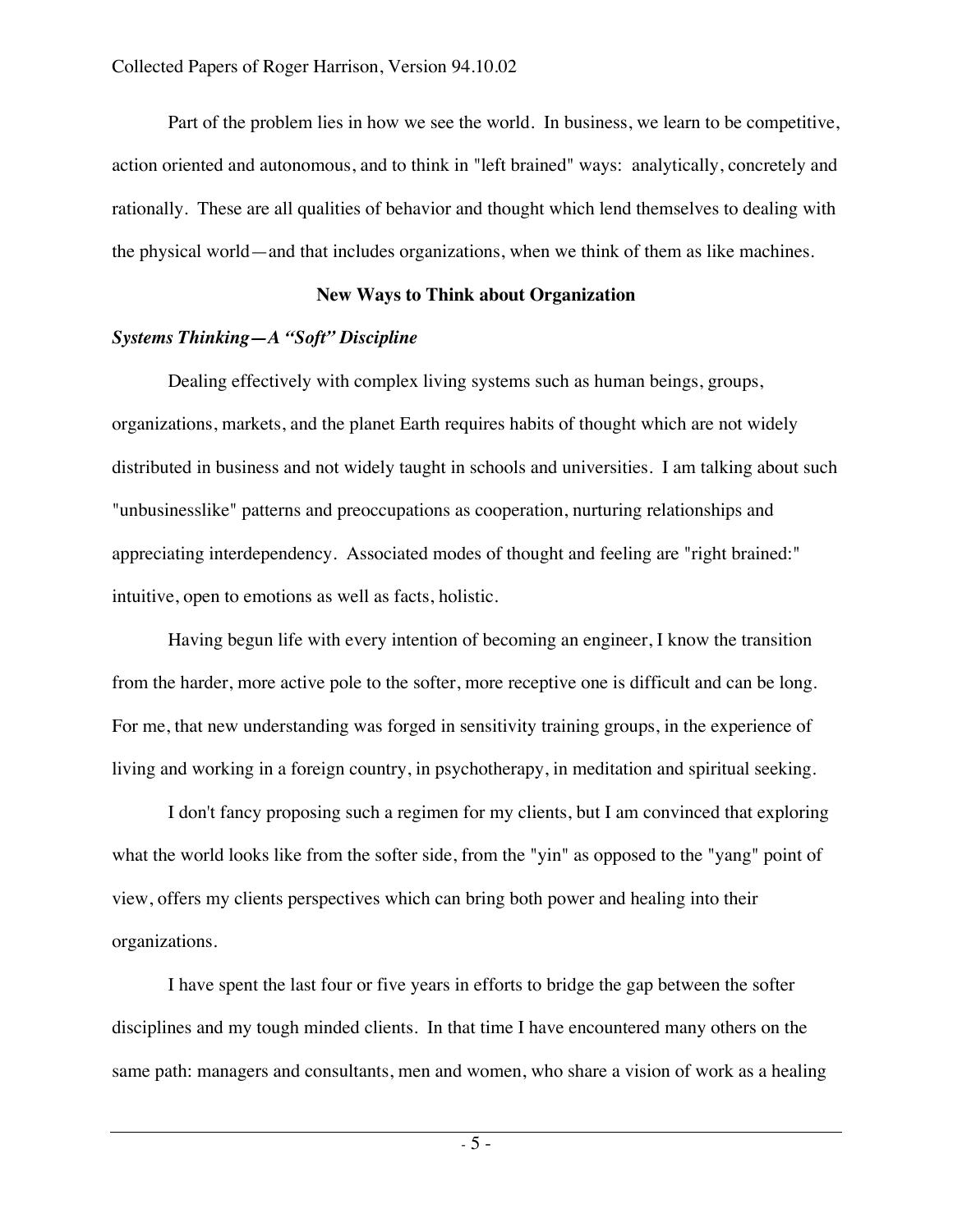and growthful experience, and organizations as healthy places for humans to become the best they can be. Through dialogue and experiment I have evolved a theoretical framework and a strategy which I shall share in this paper. I believe my experiences can be useful to those others engaged in this work (sometimes called "organization transformation") as well as to those who simply want to understand organizations and help them to be more effective (organization development).

#### *Talking about Love—Alignment and Attunement*

My vision, as I conceived it at the outset, was that I wanted to balance the powers of intellect and of human will in organizations with the powers of intuition and of love. For some time I remained stuck in my vision, unable to imagine how to talk with managers about love, and doing a lot of compulsive dithering about risks to my professional reputation and future income! Then, screwing up my courage, ín 1981 I began to write on organization alignment and attunement (Harrison, 1981), (Harrison, 1984\*). My earliest effort received very limited circulation. I sent it to some friends and colleagues in the U.S. and in Europe, and it was distributed to a small number of clients of SRI International. Then the feedback began to come in.

People who were "tuned in" to "new age" ideas liked the paper all right and gave me some nice compliments. Outside of that inner circle, I got two kinds of strong feedback, both of which strengthened my belief that business organizations are not currently easy places in which to pursue the developments I had in mind. One kind came from professional friends and colleagues, people who have liked and respected my work and who wish me well. The following is a good example: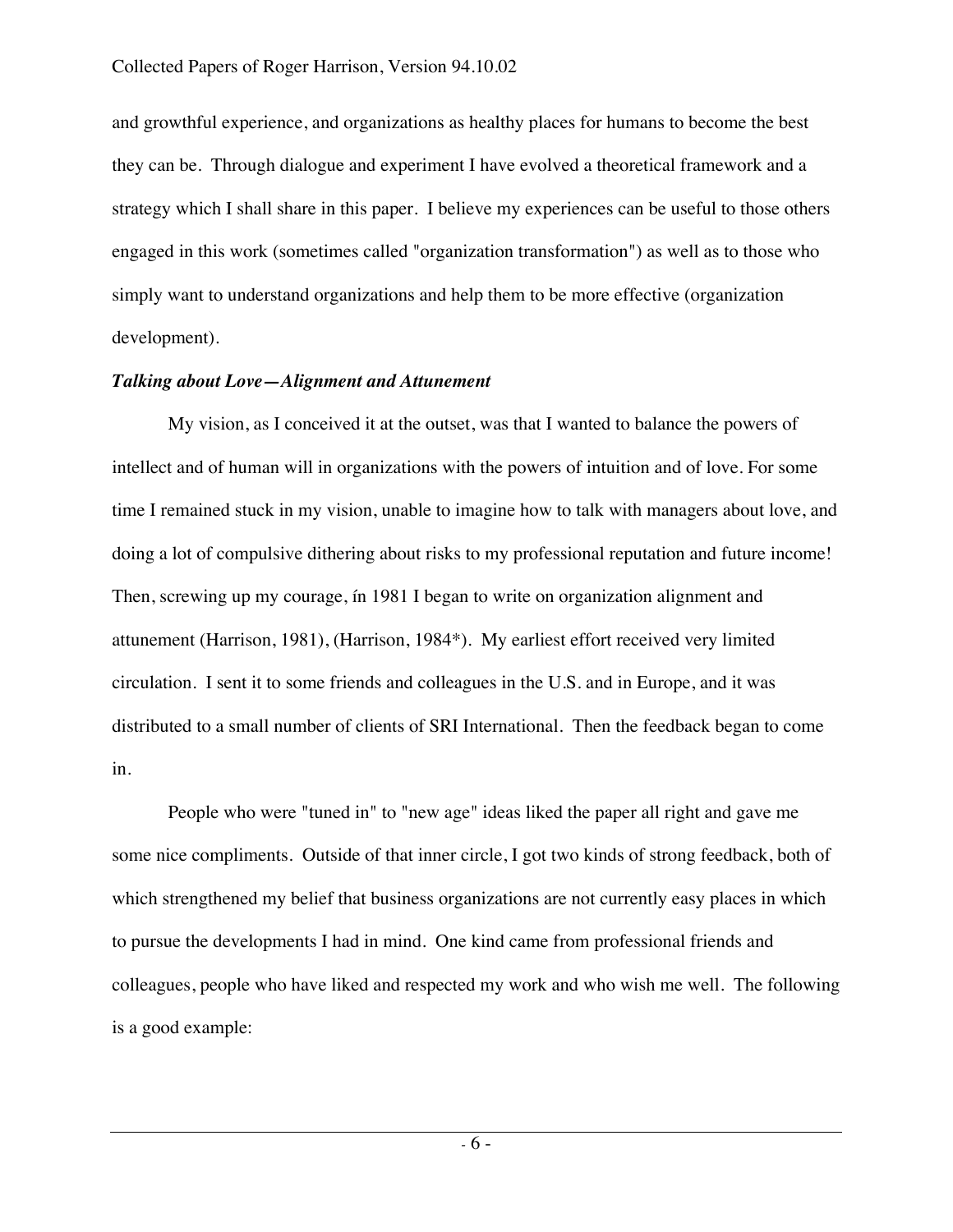"...You spoke of love at some length. After the initial shock of it my uneasiness did not go away. 'You keep talkin' about love, boy, and you gonna' get screwed royally,' remained my basic sentiment. I mean, 'love' in a high performance organization? That's tossing a hot potato into a cold/cool medium. Even if you do warm things up with attunement, can you ever warm it up to 'love' level and still keep an eye on business? ...It seems to me, Roger, that using the term love for organization description stirs up people's deepest hurts and longings, and how you can meet their expectations and run a railroad at the same time is beyond me."

The second kind of feedback was from managers, people I didn't know who had received the paper through the workings of the rather mysterious process that keeps putting like minded people in touch with one another. The following quotation from a manager who had read the paper, and then shared it with colleagues, gives the flavor:

"...By the time I finished reading it, tears were streaming from my eyes. It is happening again, now as I write this note to you. For years, I have felt alone in thinking it was possible to work with people in such a caring atmosphere that the bottom line becomes a by product of that atmosphere. Now, thanks to your report, there are many people around me who share that seemingly impossible dream."

Both correspondents were focused on a basic truth: business organizations are tough places to nurture tender feelings. People who do harbor dreams of a more compassionate and responsive business world feel alone and unsupported, except when something occurs which brings their feelings out in the open. Then they find that others have also harbored these same, seemingly subversive thoughts and feelings.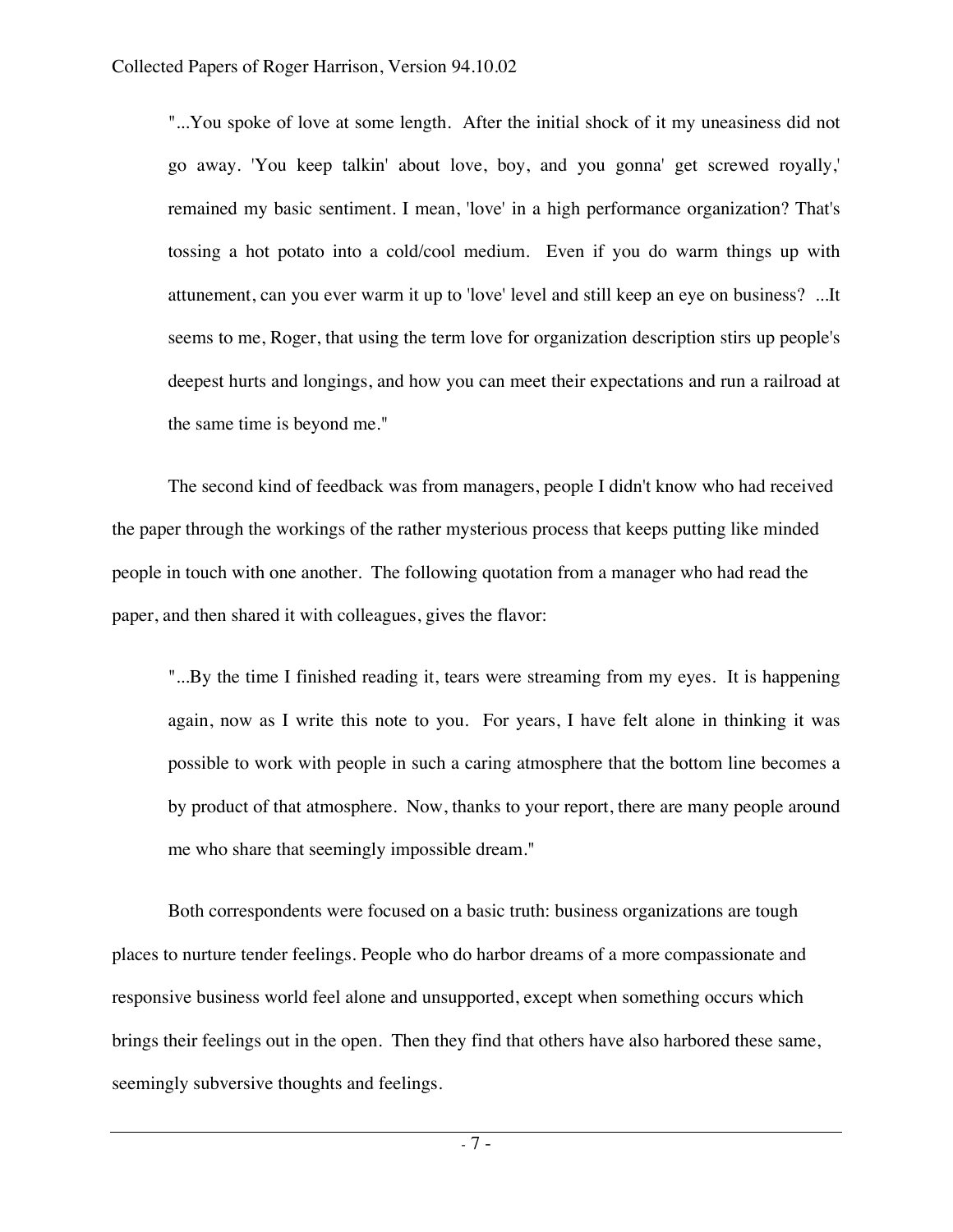## *The Need for an Alternative to the Competitive Paradigm*

Seen through the lens of my vision, much of the business world is unbalanced and stuck., The strong and increasingly dominant values of action, competition and strength mean that much of the energy and time expended in organizations goes into countering the actions and intentions of other people or organizations. It's push against push, with lots of energy going out and not that much movement. There is too much "moving against," and not enough "moving towards" or "moving with."

The issue is not just one of educating individuals to be more caring and cooperative. People are already more caring and cooperative than their organizations allow them to be. Organizations block development of caring and compassion on the part of organization members, creating daily win lose situations that channel people's energies into unproductive competition.

The behavior of organizations in society is also frozen into a competitive/exploitative orientation. Viable alternatives to competitive behavior cannot even be perceived from that vantage point. We shall continue stripping the world of natural resources, polluting our air and water, replacing people who need work with machines which don't, manipulating one another into spending money we don't have for goods we don't need, so long as the development of the softer, responsive, compassionate side of people in business remains blocked. When we can't allow ourselves to take care of one another in business, we certainly won't allow ourselves to take care of the larger society, let alone the planet.

## **Developing a Strategy for Bringing Love and Compassion into the Workplace**

Sometimes I wonder whether in shaping my practice around bringing love into the workplace, I am not simply projecting my own needs onto a part of that world where they are

*-* 8 -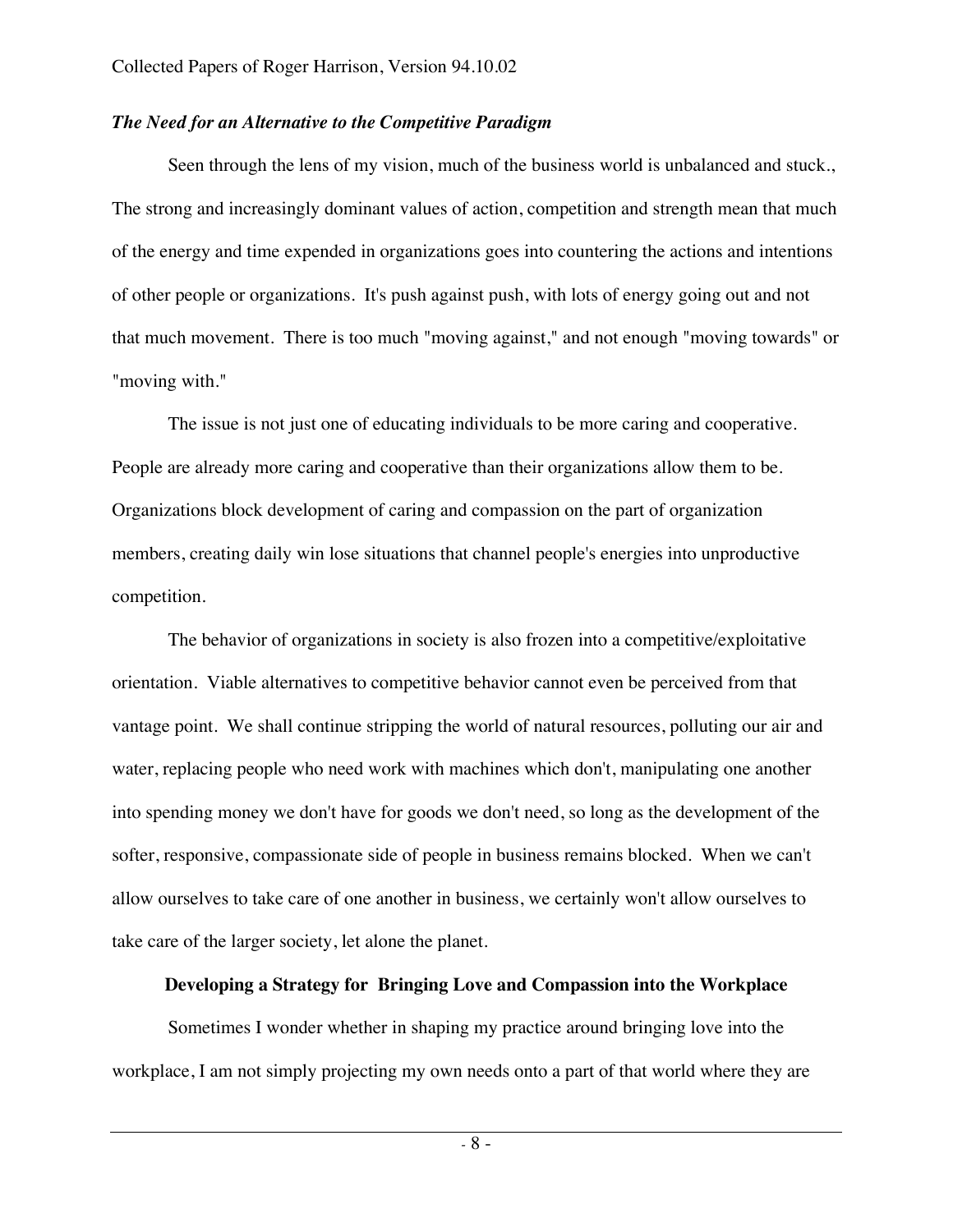#### Collected Papers of Roger Harrison, Version 94.10.02

inappropriate. I will never be sure until I have put the question to the test in the real world. I have decided that the best test of my thinking lies in committing myself to develop a strategy for helping organizations to open paths for their members to develop their compassionate, caring side in the conduct of business. If I am in fact sunk in some solipsistic dream, then I shall find few allies, and the strategy will fail for lack of an energetic response. In my profession, we live on our ability to attract the energy and commitment of our clients to projects which mean something to them personally, and the feedback is pretty swift if we are off in our assumptions about what they care about.

At present, that strategy has two parts: a model of organization culture, and a focus on service. The idea is, first, to create a way of talking and thinking about organizations which provides a mental model of balance between hard and soft, competitive and caring. Then managers and leaders can see for themselves the extent to which their own organizations may be diminished because the powers of attunement, compassion and love are missing.

Second, I have identified giving service as an organization process or activity which most organizations are involved in and which is attracting increased management attention presently (see, for example,(Albrecht and Zemke, 1985). Consider the following definition, and see if it does not imply that service is love in action!

Service. iv. 1. The action of serving, helping or benefiting; conduct tending to the welfare or advantage of another. —The Shorter Oxford English Dictionary, 1968.

#### *Service as a Vehicle for Caring in Organizations*

In fact, as we experience service internally between different parts of our organizations, and externally as customers, service is a lot of things which are neither supportive, nor compassionate, nor caring. Organizations and their customers most experience the lack of

*-* 9 -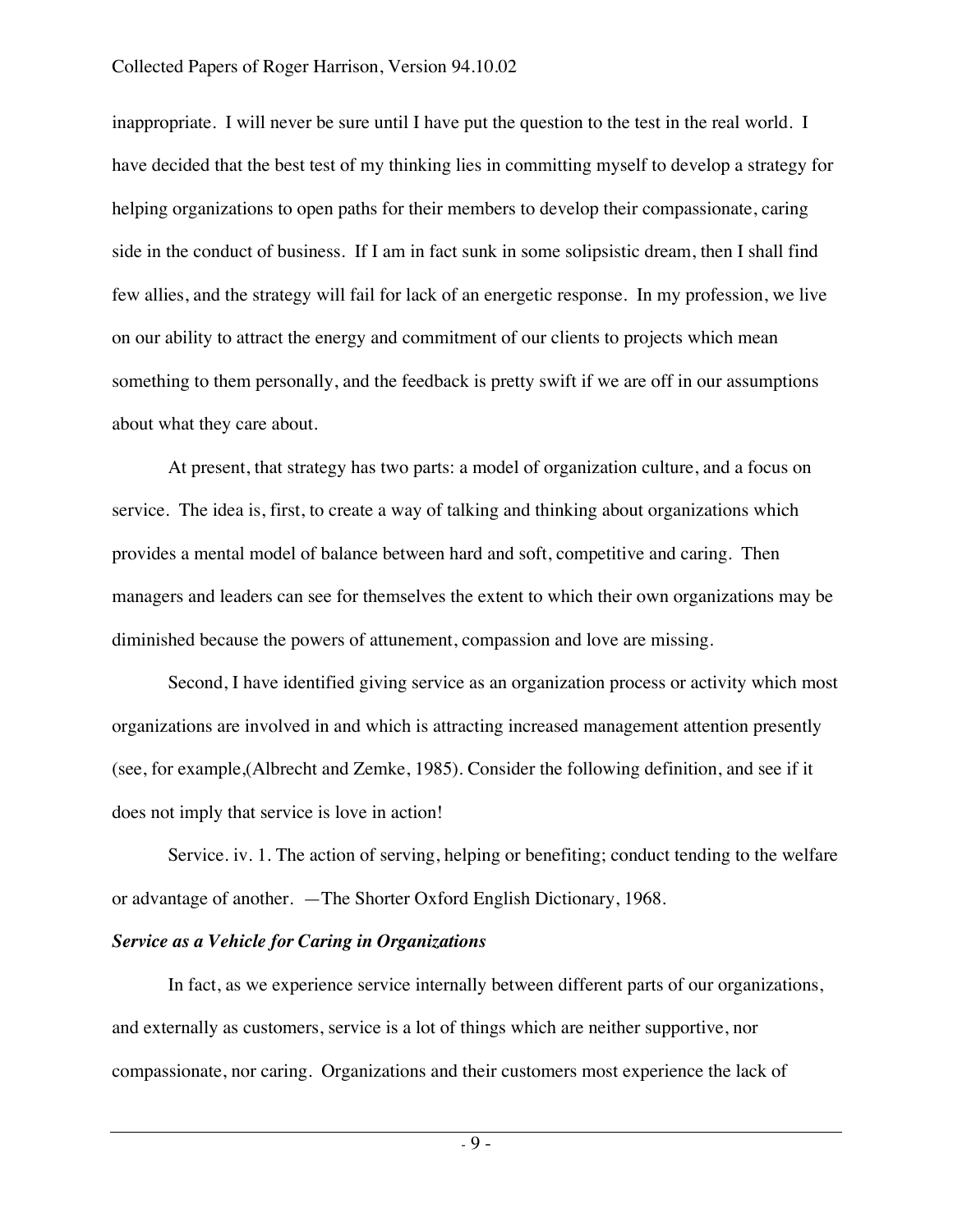caring, in service relationships, and it is in that area where performance improvement most depends on opening the heart of the organization and its members. In attempting to understand the dynamic forces which influence the process of giving service, I have found it useful to focus on organization culture as a key variable. The model presented below identifies the varieties of service which we experience in practice, points up cultural barriers to giving service from the heart, and suggests directions which may be taken to remove those barriers.

## **Four Organization Cultures**

Some years ago I wrote a paper on organization culture (Harrison, 1972\*-b) putting forward ideas originally developed by Charles Handy and myself and prompted by my experiences living and working as a consultant in Britain and Northern Europe. Later, I published an instrument (Harrison, 1975) which people could use to assess their organization's culture, and Charles Handy wrote a delightful book on the subject in the mid seventies which has since been republished (Handy, 1985).

Recent work by others on organization culture prompted me to take a fresh look at the concepts we developed. Tom Janz, in particular, has done interesting work on the factorial structure of organization members' perceptions of culture, the results of which are consistent with Handy's and my intuitive model (Janz, 1986, Personal Communication). On the basis of Janz's work and my own current thinking about organizations, I have revised my model and developed a new questionnaire (Harrison and Stokes, 1992). Both the model and the questionnaire have found acceptance among managers and consultants engaged in new plant design and redesign, in which the quality of working relationships, and intergroup cooperation and service are prime considerations.

## *The Power Culture*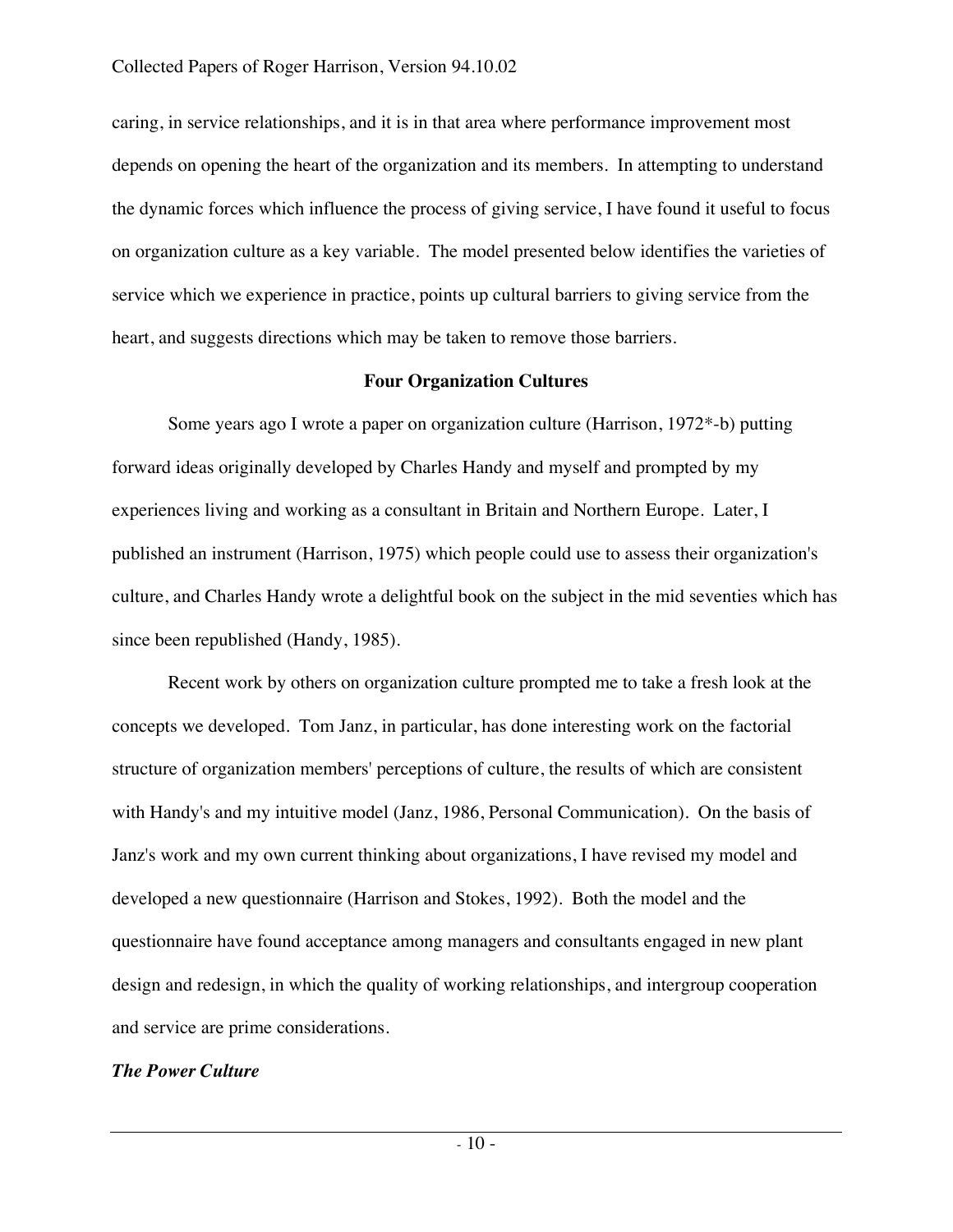The Power oriented organization is based on inequality of access to resources. A "resource" can be anything one person controls that another person wants. In business, some "currencies" of power are money, privileges, job security, working conditions, and the ability to control others' access to these. The people in power use resources to satisfy or frustrate others' needs, and thus to control others' behavior. Leadership resides in the person of the leader(s), and rests on their ability and willingness to administer rewards and punishments. People in power oriented organizations are primarily motivated by external rewards and punishments, and secondarily by the wish to be associated with a strong leader.

In the Power organization at its best, leadership is based on strength, justice and paternalistic benevolence on the part of the leader. The leaders are firm, fair, and generous with loyal subordinates. They have a sense of obligation to their followers, and they exercise power according to their understanding of what is good for the organization and all its people. This orientation towards the use of responsible power seems to be typical of some of the best Japanese organizations. It rests on the acceptance of hierarchy and inequality as legitimate by all members of the organization. In more egalitarian societies, such as the United States, there is much less acceptance of hierarchy as being legitimate than in Japan, and there is not a strong tradition of benevolent, power oriented leadership.

At its worst, the Power oriented organization tends towards a rule by fear, with abuse of power for personal advantage on the part of the leaders, their friends and protegés. When the organization becomes large, or when the leaders struggle for dominance, it may degenerate into a hotbed of political intrigue.

The Power orientation is well suited to entrepreneurial and startup situations where the leaders have the vision, intelligence and will to manage the business and assume personal

*-* 11 -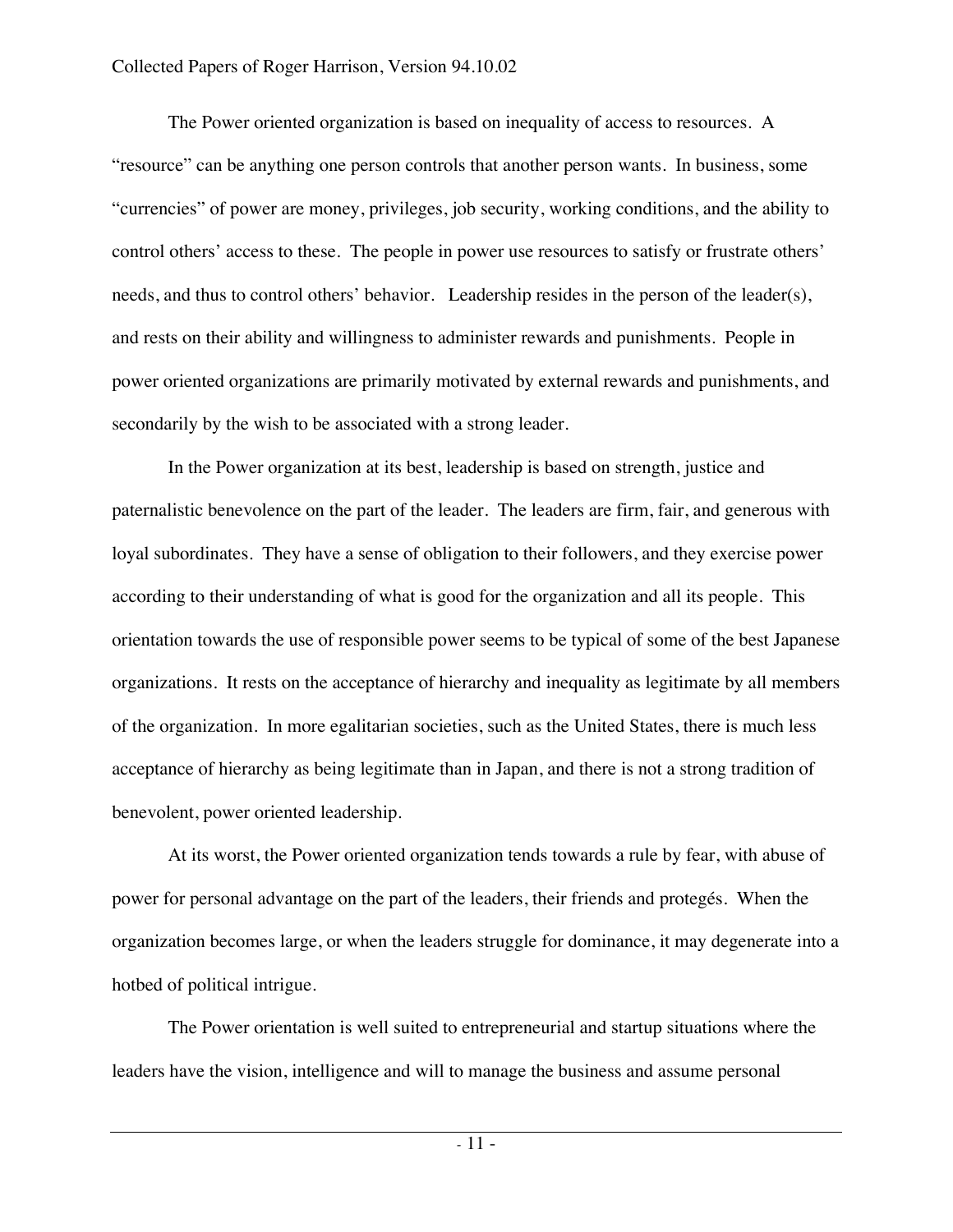direction or the activities of its people. The other people in the organization extend the leaders' reach, leverage and impact. There is a personal relationship between leaders and followers. The latter depend on their leaders for direction and security, and the leaders depend on followers for loyal service.

As the size and complexity of the business increases, the demands on the leadership of a Power oriented organization multiply exponentially. Large Power oriented organizations are frequently inefficient and full of fear and confusion, unless the Power orientation is supplemented by good structures and systems for getting work done (Role culture). As the distance between leaders and followers increases, effective control becomes more difficult. Because followers have been conditioned to be dependent, when Power oriented organizations expand, they often run short on leadership talent.

#### *The Role Orientation*

The Role culture substitutes a system of structures and procedures for the naked power of the leaders. This gives protection to subordinates and stability to the organization. The struggle for power is moderated by the rule of law. The duties and the rewards of the members' roles are carefully defined, usually in writing, and are the subject of an explicit or implicit contract between the organization and the individual. Both the individual and the organization are expected to adhere to their part of the bargain.

The values of the role orientation are order, dependability, rationality, and consistency. Performance is organized by structure and procedures, rather than personally controlled by the leader. A well–designed system of roles (a bureaucracy) permits work to be reliably directed at a distance, so that large, complex organizations can be created and managed. Rather than the coalition at the top having all the power, authority and responsibility are delegated downward,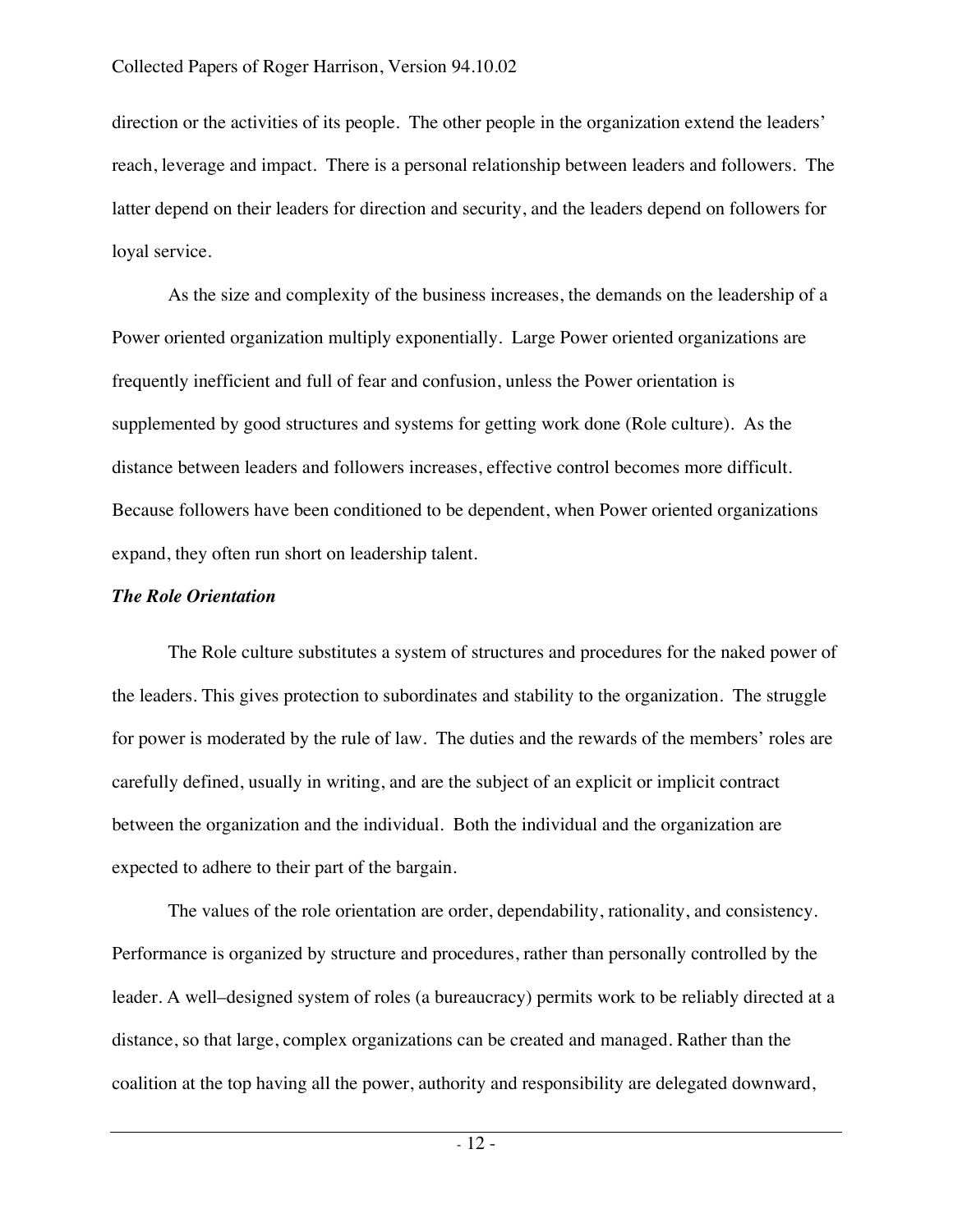each level in the organization has a defined area of authority, and work can be controlled without direct supervision from the top.

At its best the Role oriented organization provides stability, justice, and efficient performance. Rules and "due process" give people protection from the arbitrary exercise of authority which is typical of the Power orientation. They are able to spend less time "looking out for No. 1," and thus they can devote more energy to the work.

A bureaucracy operating a stable technology in a slowly changing environment can be very efficient, because much of the routine work can be made subject to impersonal rules and a system of checks and balances. Well designed systems, methods and procedures maximize productivity and minimize error. Once an operating problem is solved, the solution gets built into the system. People know what is expected of them and are trained to do their jobs efficiently.

Role oriented organizations require less direct supervision, compared to the "hands on" management typical of the Power culture. Performance can be monitored by information systems, without much face to face contact with people who do the work. Routine work can be standardized and broken into small pieces which are learned quickly by relatively unskilled workers.

Traditional role oriented organizations are best adapted to the more stable combinations of technology, supplies and markets which characterized the century between 1850 and 1950. In rapidly changing situations, they have difficulty keeping up with circumstances. Nevertheless, most large organizations today have strong elements of the Role culture. The advent of computer aided data processing has possibly saved bureaucracy from an a demise caused by information overload, as the processes of change have speeded up dramatically. Our society is

*-* 13 -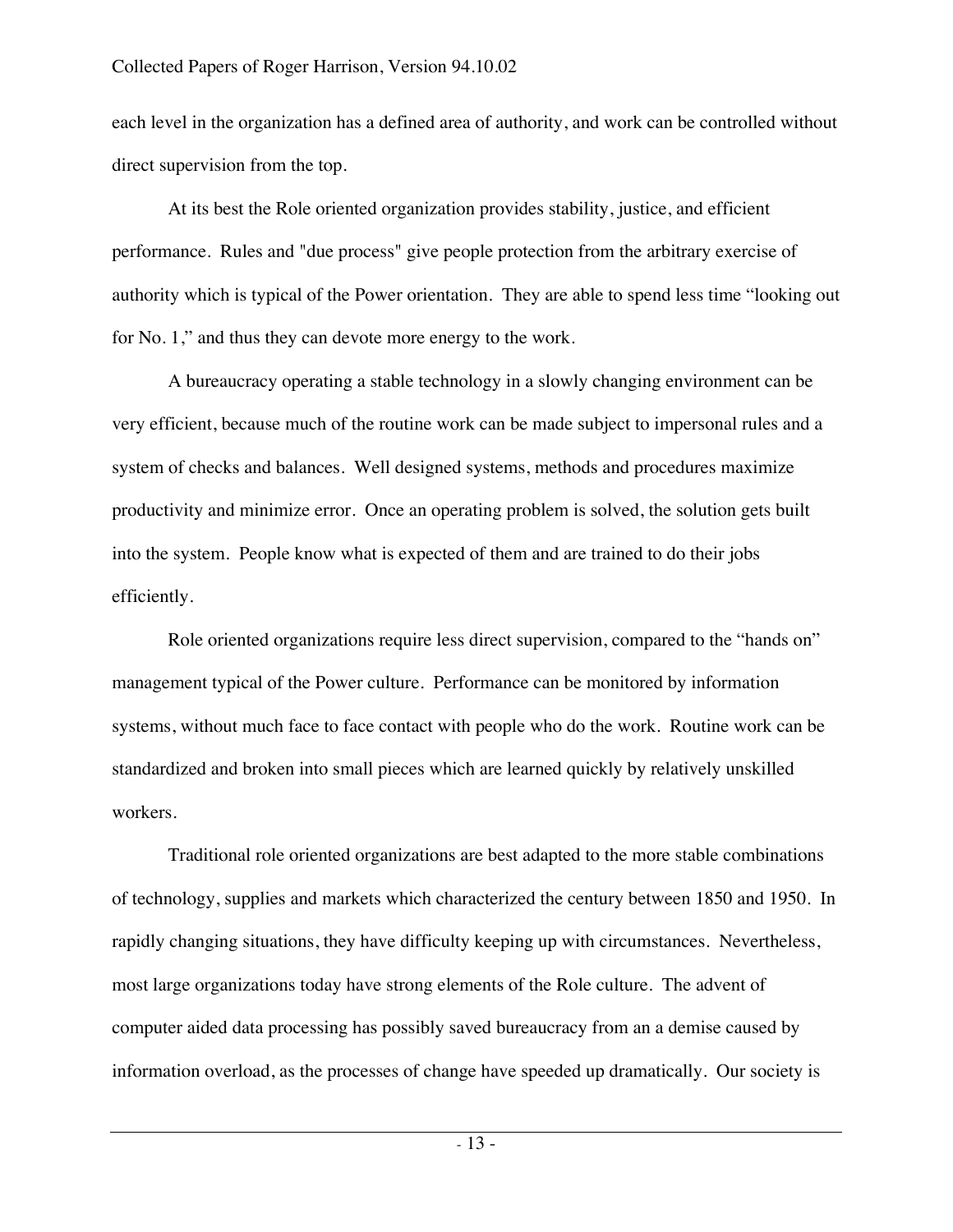very "system dependent" and needs a strong role orientation to operate those complex systems reliably.

The weakness of Role organizations is in the very impersonality which is their strength. They operate on the assumption that people are not much to be trusted, so they don't give individual autonomy or discretion to the members at lower levels. The system is designed to control people and prevent them from committing selfish and stupid acts. It also keeps people from being innovative, and from doing the right thing when the right thing is outside the rules. In the interests of rationality and order it is made difficult to change or bend the rules, and it usually takes a long time to make needed changes.

In most of the Western business world, the development of systems and procedures has been strongly influenced by the ideas of "scientific management." The assumption has been that there is "one best way," and that the best system is one which makes the fewest demands on the intelligence, initiative and problem solving ability of the worker. In order to prevent workers from "messing up" the system, the practice has been to leave them little discretion in how they do their work. Creative management thinkers are beginning to realize that these assumptions and practices are very limiting in a technologically changing world. In service industries, too, rigid systems make it difficult for workers to respond to the individual needs of customers.

In fact, good systems and procedures do not have to be inflexible or hard to change. They can be responsive as well as controlling, as the Japanese have demonstrated. The Role culture as we experience it in most organizations is not only defined by an emphasis on rationality and well designed systems. It's distinctive quality is its *unilateral control* of people's behavior by systems, rules and regulations. The system controls the people, rather than responding to their needs as workers.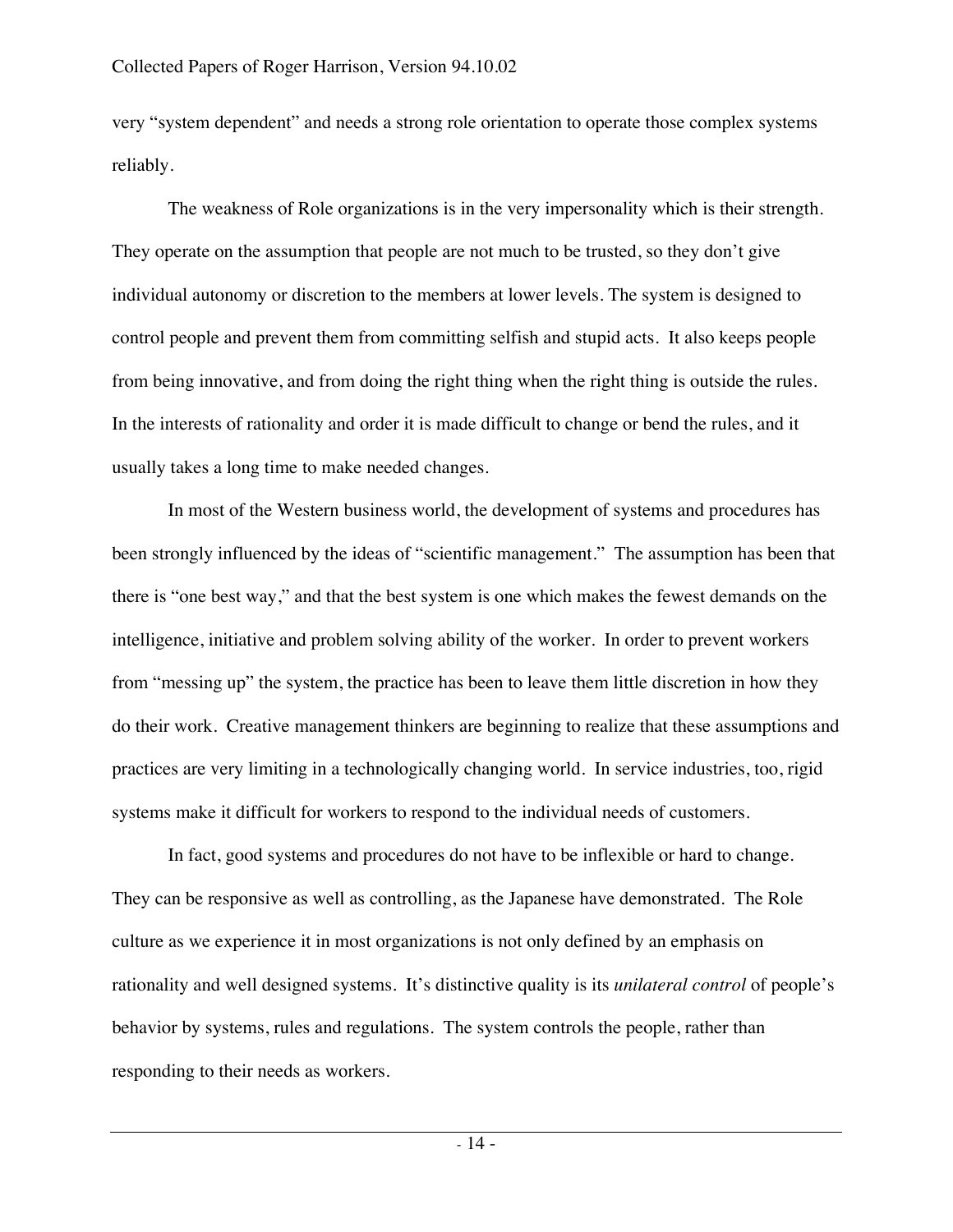New approaches to management such as Employee Involvement and Total Quality Management attempt to blend the Role orientation's emphasis on well designed and closely managed systems with the empowerment of employees typical of the Achievement orientation. These approaches endeavor to make the system serve the workers, and thus to combine the economic effectiveness of the Role orientation with the high energy of the Achievement culture. However, their success depends on the extent to which genuine changes are made in the ways authority is distributed and work is organized. Without a significant degree of power sharing, the gains they bring are very limited.

#### *The Achievement Orientation*

Both the Power oriented and the Role oriented organization cultures depend on the use of external rewards and punishments to motivate people. Organization members are expected to contribute their personal energy in return for rewards. This means that the organization has available to it only that fraction of each person's personal energy that he or she is willing to commit in return for the extrinsic rewards the organization offers.

It is true, of course, that many people actually like their work, want to make a worthwhile contribution to society, and enjoy interacting with colleagues or customers. These are intrinsic rewards which are qualitative rather than quantitative and which arise from the nature of the work and/or the context in which it takes place. Traditional Power and Role oriented organizations are not designed to provide these intrinsic satisfactions, nor are they designed to harness the energy that people have for doing work they like to do in the way they like to do it.

In some work situations intrinsic satisfactions arise naturally. People who have worked in such diverse situations as new business and new plant startups, nuclear test shots, intensive care units, and political and community organizing campaigns, report that these work cultures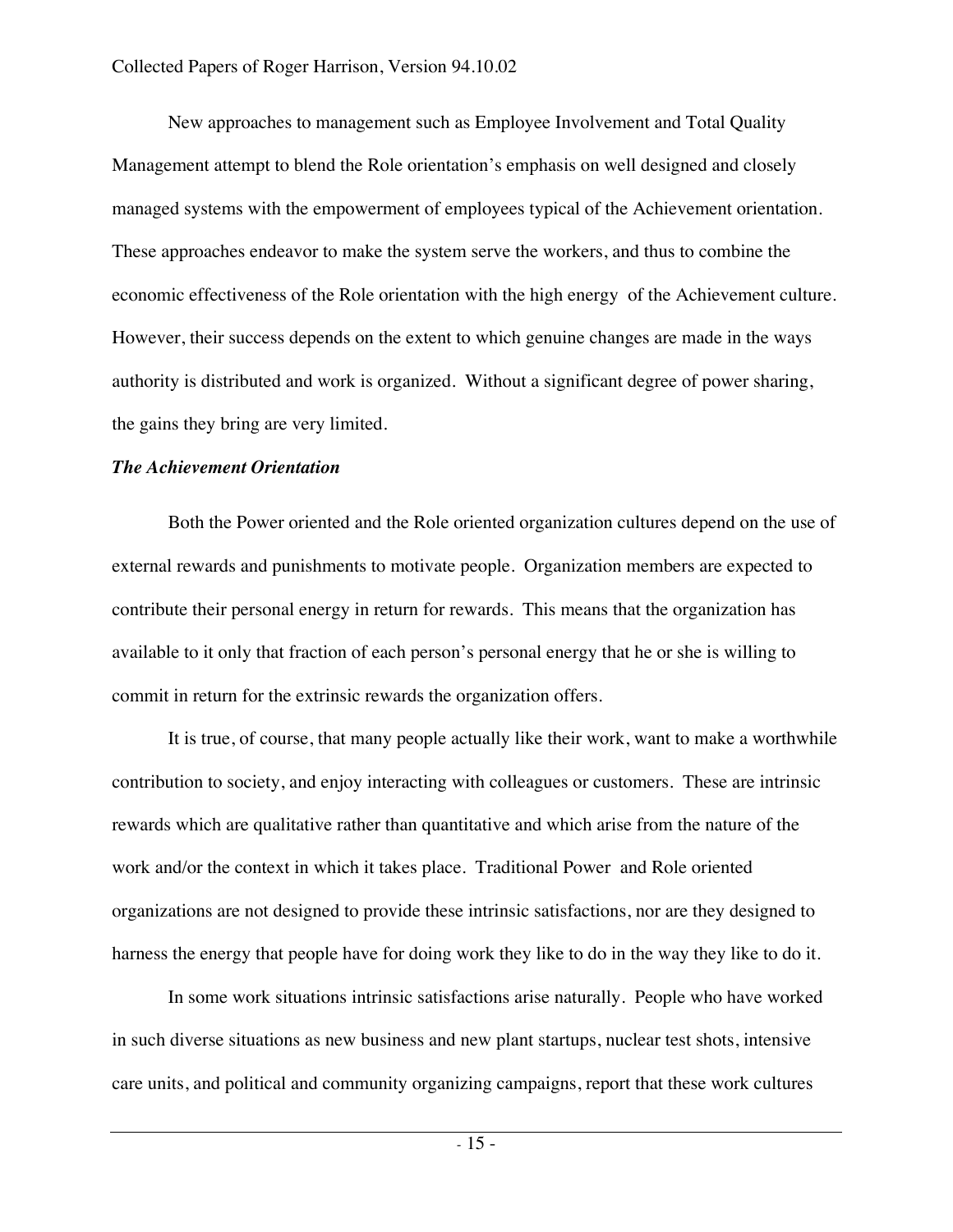can provide deep personal satisfactions and evoke personal commitment of a high order. These "high energy" work situations are described by participants as having most of the following qualities:

- The work situation engages the total person.
- The values that people experience in the work transcend personal advantage. The situation evokes altruism, which is satisfying to everyone involved. People feel they are working for something bigger than themselves.
- People give their all, working long hours without complaint. They may willingly sacrifice their family and social lives to the demands of the work.
- People supervise themselves, seeking out what needs to be done without direction from above.
- There is high morale, teamwork, and a sense of camaraderie. The group frequently feels itself to be elite or special.
- There is a sense of urgency; people live "on the edge," putting out high energy for long periods of time. They may become addicted to stress.
- There is a clearly understood mission that is articulated and supported at the highest level of the organization.
- The mission is emphasized and reinforced by everything upper managers do: the financial decisions they make; the questions they ask and the topics they pursue in meetings; the sorts of people they hire, fire and promote; and the aspects of the operation they look at during field visits.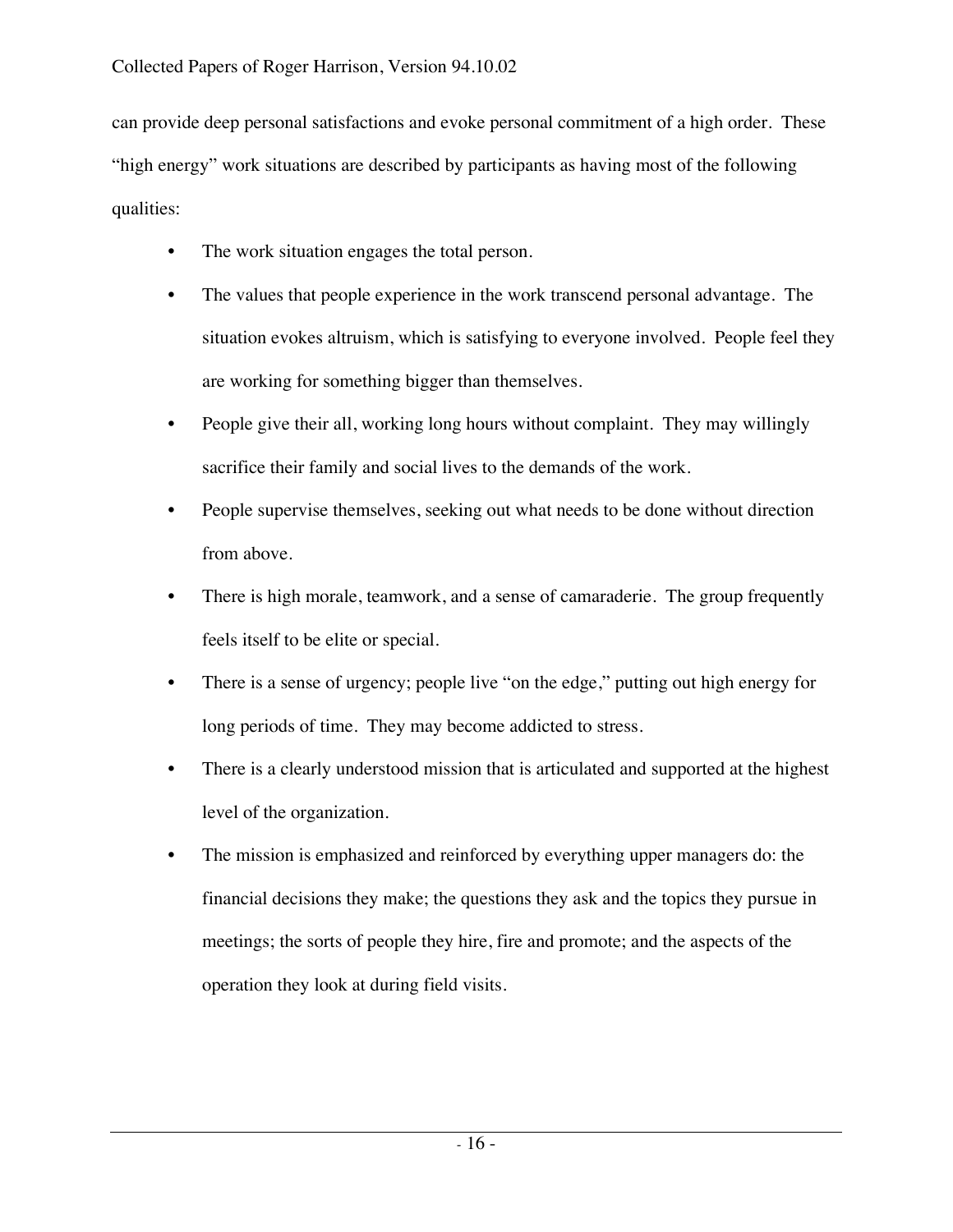- The mission is stated in unambiguous terms. There are one or two dominant values that are more important than any others in the organization. People know that they can't go far wrong as long as they pursue those values with sincerity and integrity.
- People do not argue much about the mission. People who do not share the organization's basic values and commitments are made to feel uncomfortable and usually leave.
- People do argue a lot about how best to achieve the mission. Positional authority does not shut off discussion, or curb the expression of employees' ideas.
- The values embedded in the mission are larger than mere profit or growth. In pursuing the mission, organization members believe they are making a contribution to society, as well as gaining something for the company.
- The organization is more egalitarian than most. Employees are treated like willing contributors. Those at lower levels are empowered to make decisions that other organizations reserve for supervisors and middle managers.
- Communication channels are open, both laterally and vertically. It is easy to be heard if you have an idea or suggestion.
- Failure is viewed as something to learn from, rather than as a sign of personal inadequacy.
- People are given effective authority in accordance with their ability to contribute to the mission. Neither the red tape of a bureaucracy, nor the privileges and status of a power elite count as much as ability and contribution in deciding who does what.

The Achievement oriented organization is an "aligned" organization. It "lines people up" behind a common vision or purpose. It uses the mission to attract and release the personal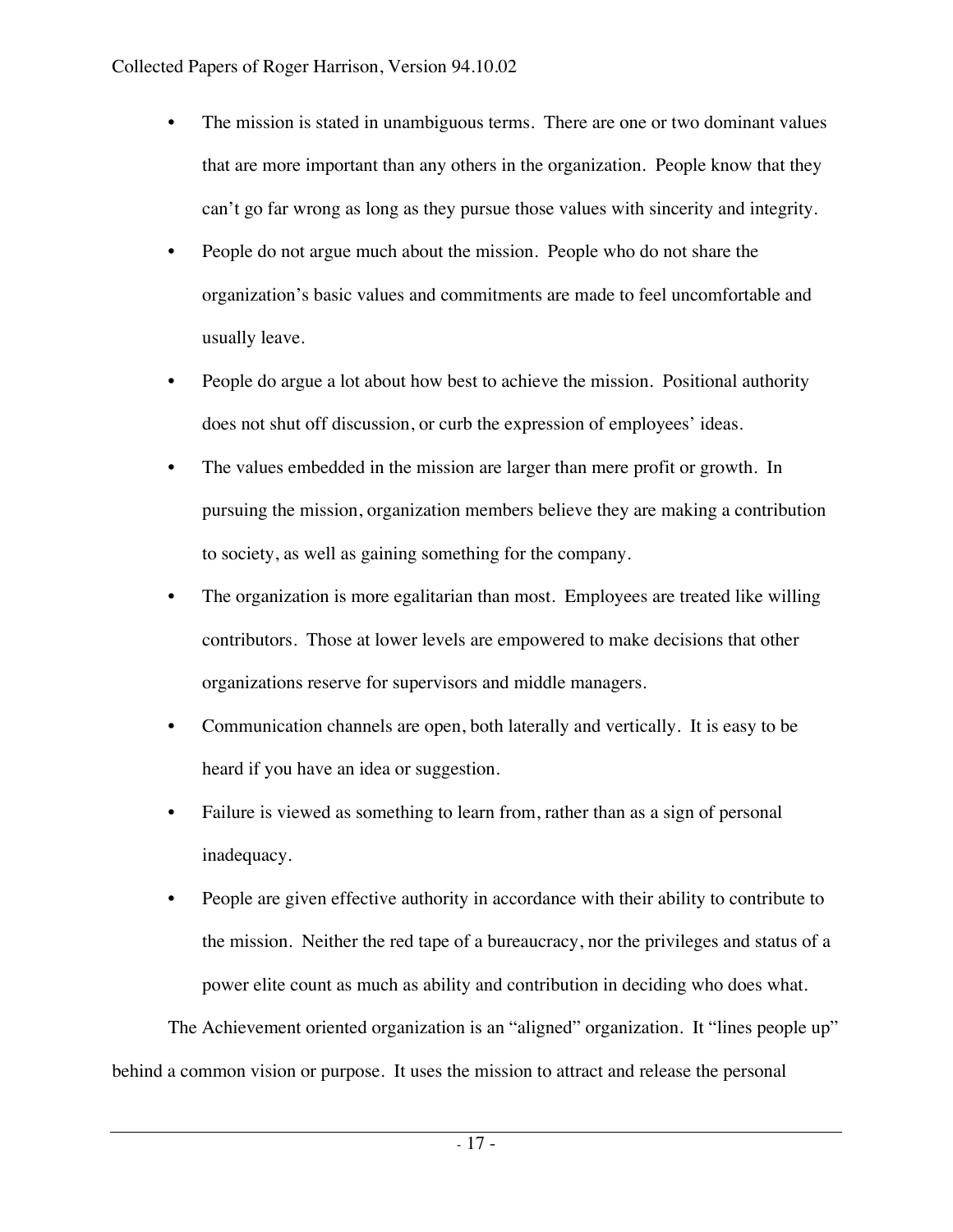#### Collected Papers of Roger Harrison, Version 94.10.02

energy of its members in the pursuit of common goals. This is in marked contrast to the Power and Role oriented organizations that rely on the application of rewards and punishment, and on impersonal systems and structures to control and constrain their members. The mission serves to focus the personal energy of individuals. Because members make their contributions freely in response to their commitment to a shared purpose, they willingly give more to the organization, and the whole prospers accordingly.

Of course, structures and systems are still necessary in the Achievement oriented organization, and the allocation and distribution of resources is still a problem. In the best such organizations the systems and structures serve the mission and are changed when the mission requires it, rather than becoming laws unto themselves.

Power, too, has a place in such an organization. These organizations are not Power oriented, but they use power. The people in power first establish the mission and then serve it. On a day to day basis, decisions are made by reference to the mission, not by reference to people in power. The actions of those in power are judged and criticized by the same standard as is applied to everyone else in the organization: do they advance the mission?

Enthusiasm for the "hands on, value driven" approach said to be typical of "excellent companies" has been so great that a negative side to the Achievement orientation may come as a surprise to some. The Achievement culture has the deficiencies and distortions brought on by its strengths. The high energy and involvement which the Achievement orientation generates are difficult to sustain, and organization members are subject to burnout and disillusionment. Such organizations may rely on the common vision to organize the work, rather than subjecting themselves to the discipline of systems and procedures. When the task is complex, and the vision takes on different forms for different parts of the organization, people lose focus and unity of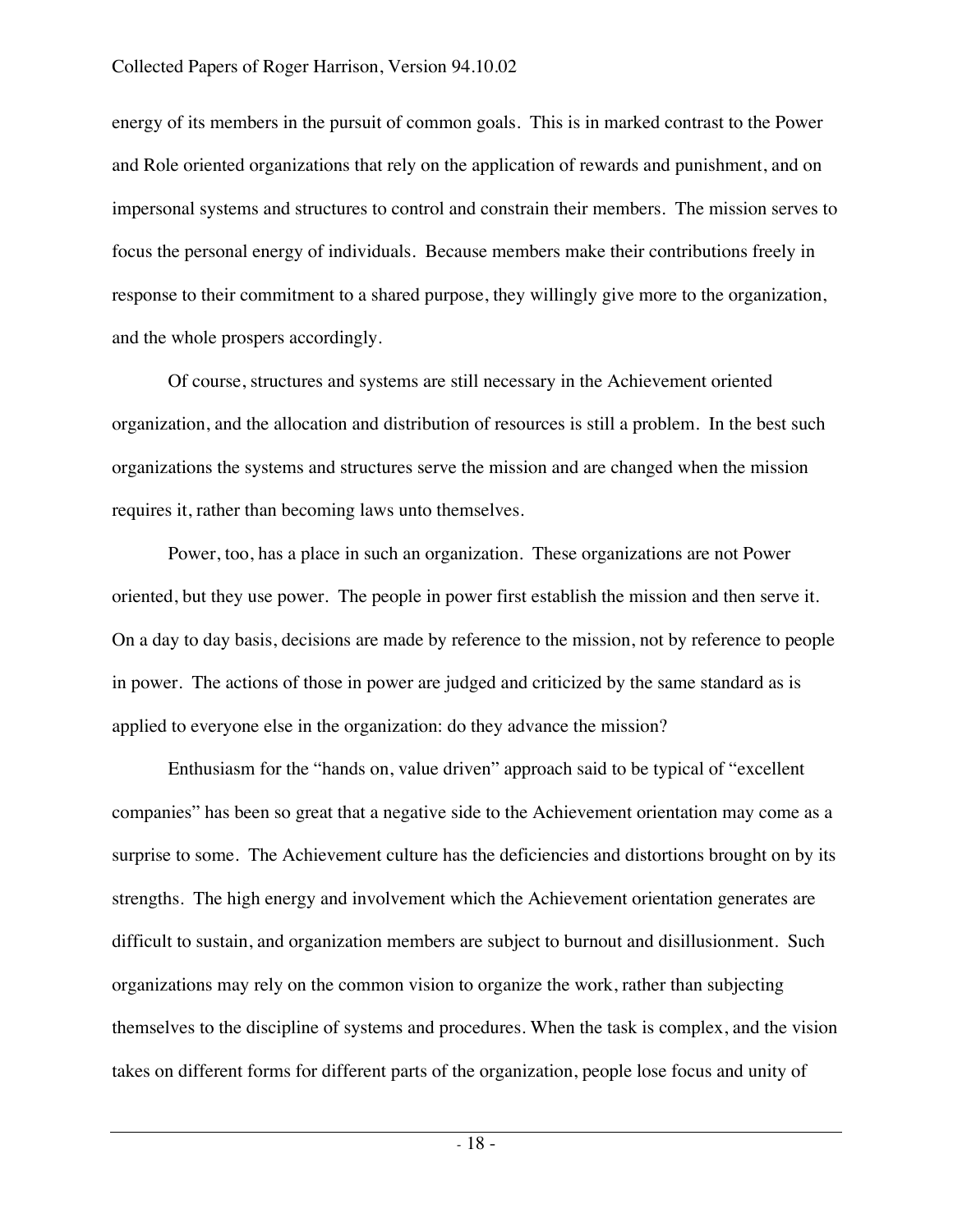effort. When different groups each "do their own thing," coordination suffers and resources are wasted.

Here are some actual quotes from interviews of veterans of Achievement oriented organizations where hard work and long hours substitute for planning, where the thrust for achievement has submerged concern for people's needs, and where elitism and competition have eroded cooperation.

- We're too busy doing to plan objectively.
- There are bound to be organizational problems with tight resources and tight delivery schedules; things are bound to get tense. People who are attracted to our company like this climate others would go looney here. Pressure is keen, and you have to compromise on quality sometimes.
- People are beginning to burn out; you can't keep putting the pressure on people. We must turn down our expectations of the magic we can perform and do more realistic scheduling.
- One of the craziest things about the company is the founders' 90 hour weeks. My best people look like garbage only putting in 60 hour weeks.
- I'm worried about the health of some of the people; bad things are happening to the founders and old timers.
- Everyone needs positive feedback; even those who show outside self confidence still like to hear the words. It's hard for many to say those words; ...it's easier to criticize than to stroke.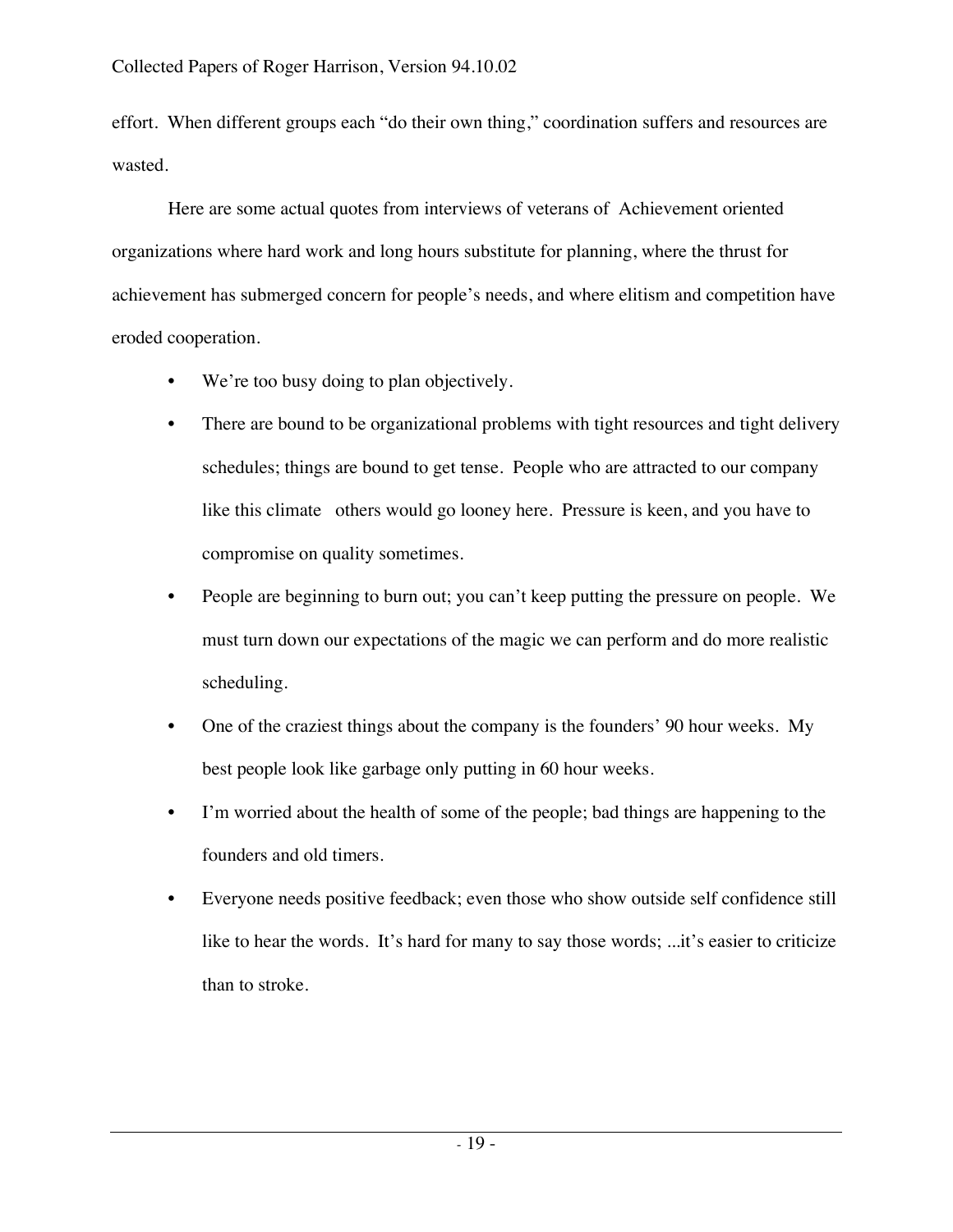- We were team players inside, and terribly competitive outside. People in other groups saw us as self centered and uncooperative, and they were right. We really didn't care about anything but meeting our own objectives.
- Our arrogance and elitism isolated us from the rest of the organization. When we did make some mistakes, they were glad to see us fail.
- We became intolerant. We couldn't accept criticism either from outside the group, or from our own members.

The Achievement oriented organization is frequently under organized; it relies on high motivation to overcome its deficiencies in structures, systems and planning. Although it evokes enthusiasm and commitment, it may not have a heart. People's needs are subordinate to the organization's mission and its needs. After a time, people realize this and may begin to mistrust the organization—or they may remain committed but suffer high levels of emotional and physical stress. Under stress, organization members may withdraw into an idealistic fantasy world, losing touch with the realities of competition, customer needs, and the business environment (a fairly common phenomenon in R&D and high tech organizations).

## *The Support Orientation*

The Support culture may be defined as an organizational climate based on mutual trust between the individual and the organization. In such an organization people believe that they are valued as human beings, not just as cogs in a machine or contributors to a task. A Support culture fosters warmth and even love, not just driving enthusiasm. People like to come to work in the morning, not only because they like their work, but because they care for the people they work with. Because they feel cared for, they are more human in their interactions with others: customers, suppliers, the public, and their fellow workers.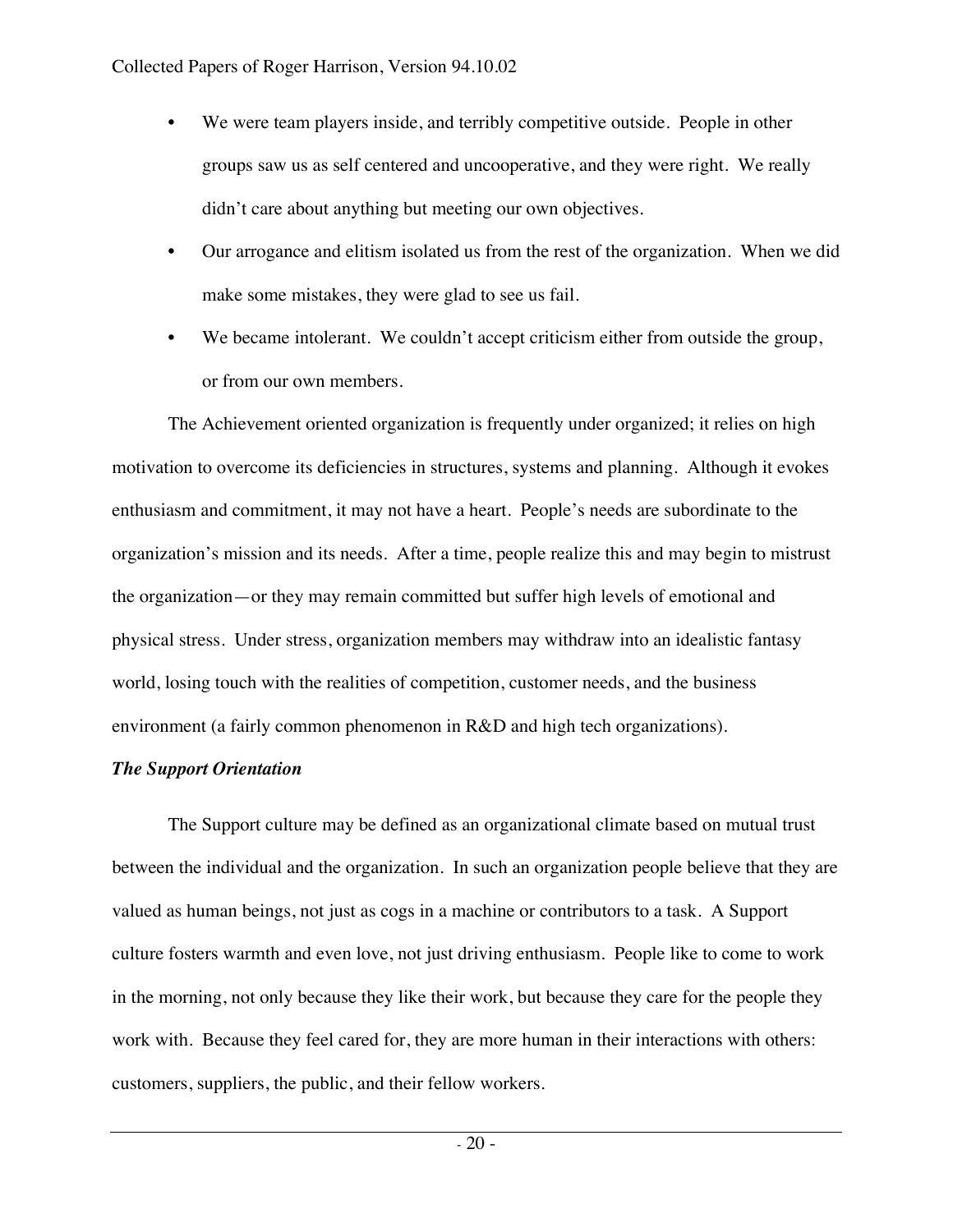Support organizations show most of the following qualities:

- People help each other beyond the formal demands of their jobs. Help is extended not only within one's own work group, but to other groups as well.
- People communicate a lot, not only about work, but also about personal concerns. They can always find someone to listen to their ideas and problems.
- People like spending time together. They often see each other off the job, as well as at work
- In hiring people, the organization gives special weight to whether the person is caring and cooperative and will fit in.
- People are viewed as basically good. When things go wrong, they get a second chance.
- People know that the organization will go beyond the requirements of the policy or the employment contract to look after them when they need it. In return, they go out of their way to take care of the organization, caring for the facilities and equipment, giving special attention to quality, conserving resources and/or protecting the company's reputation in the community.
- People celebrate together. They not only take pride in their work achievements, but they recognize such personal milestones as promotions, retirements, birthdays and anniversaries.
- People value harmony and avoid confrontation, sometimes to the point of leaving important issues unresolved.
- People "keep the faith"; they don't let each other down. This doesn't merely mean keeping one's word; it also means doing one's share of the work, including coming in to work when one isn't feeling quite up to par, in order not to overload others.

In western societies, the support culture is the least typical of the four assessed by the questionnaire, *Diagnosing Organization Culture* (Harrison and Stokes, 1992). It is not valued by the leaders in Power or Role oriented organizations, and so it goes underground. It can be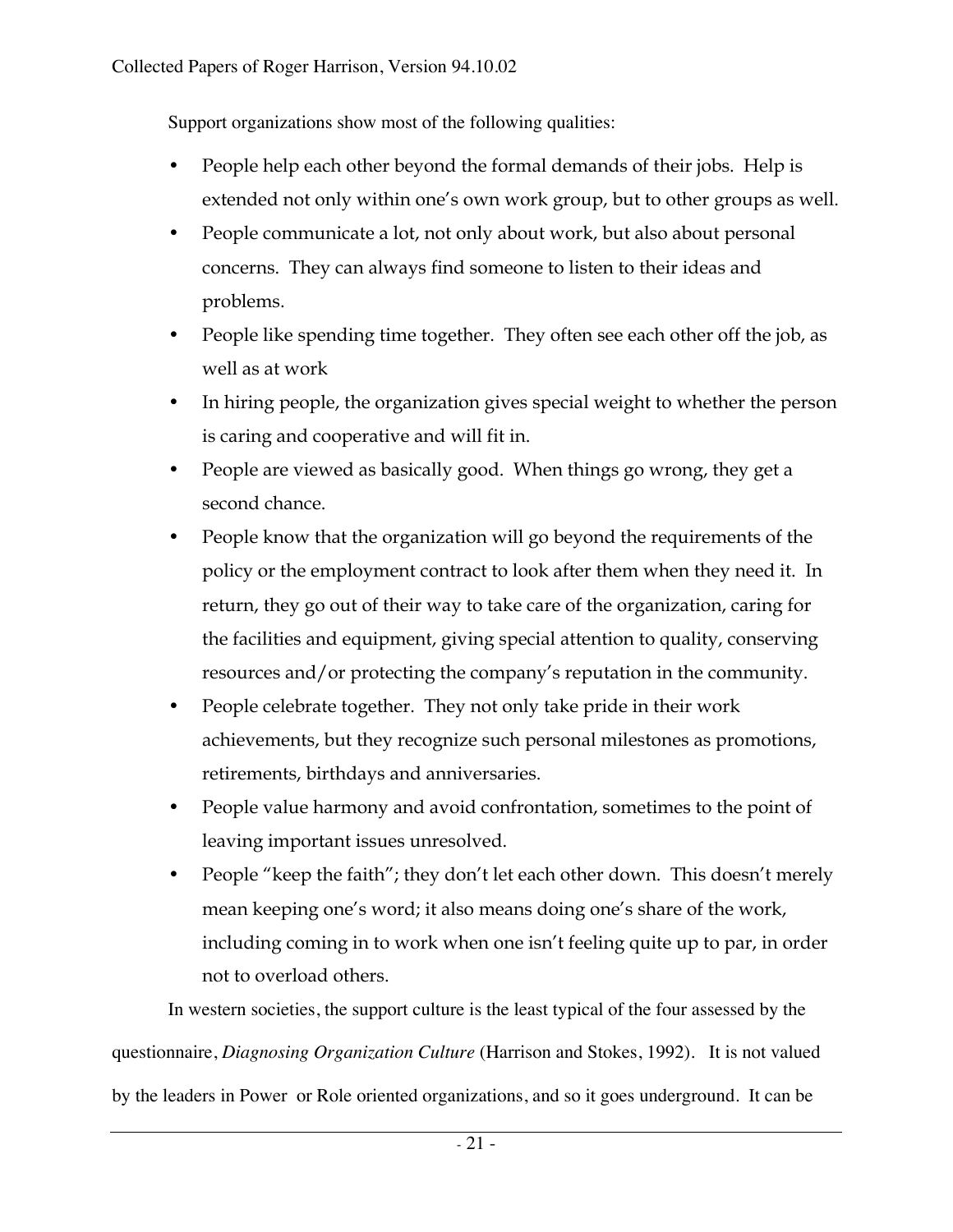seen in relatively small groups, where people know one another personally and interact face to face. It tends to develop in organizations where people work together for long enough periods of time to build personal relationships, work out their differences, and arrive at a degree of trust.

When not balanced by a thrust for success, the pure Support culture is seldom found in business; it is not results oriented enough to enable a business to be competitive. It makes its best contribution when it is in dynamic tension with the Achievement orientation. The latter releases and focuses the personal energy which is evoked for each of us by a love of doing, and by a sense of high purpose and worthy mission. The Support orientation taps into the personal energy present in the ties of love and trust which bind us to people, groups and organizations for which we care.

There are two current issues in business where we can clearly see the benefits of a warm and caring organization climate: quality and service. It is no accident that successful approaches to quality improvement are often based on small work teams. There is a close connection between loving one's work and wanting to do it well, and a sense of caring and trust with the people with whom one works. In teams dedicated to quality, people develop both a love of quality work, and close ties with the others they work with. When assembly operators who had left their jobs at one Fortune 500 company and later reapplied for employment were asked why they decided to return, the most frequent reason given was, "I missed my quality circle!"

Like the Achievement culture, Support oriented organizations assume that people want to contribute. Rather than evoking their contribution through a common purpose or ideal (a *doing*  culture), the Support oriented organization offers its members satisfactions which come from relationships: mutuality, belonging and connection (a *being* culture). The assumption is that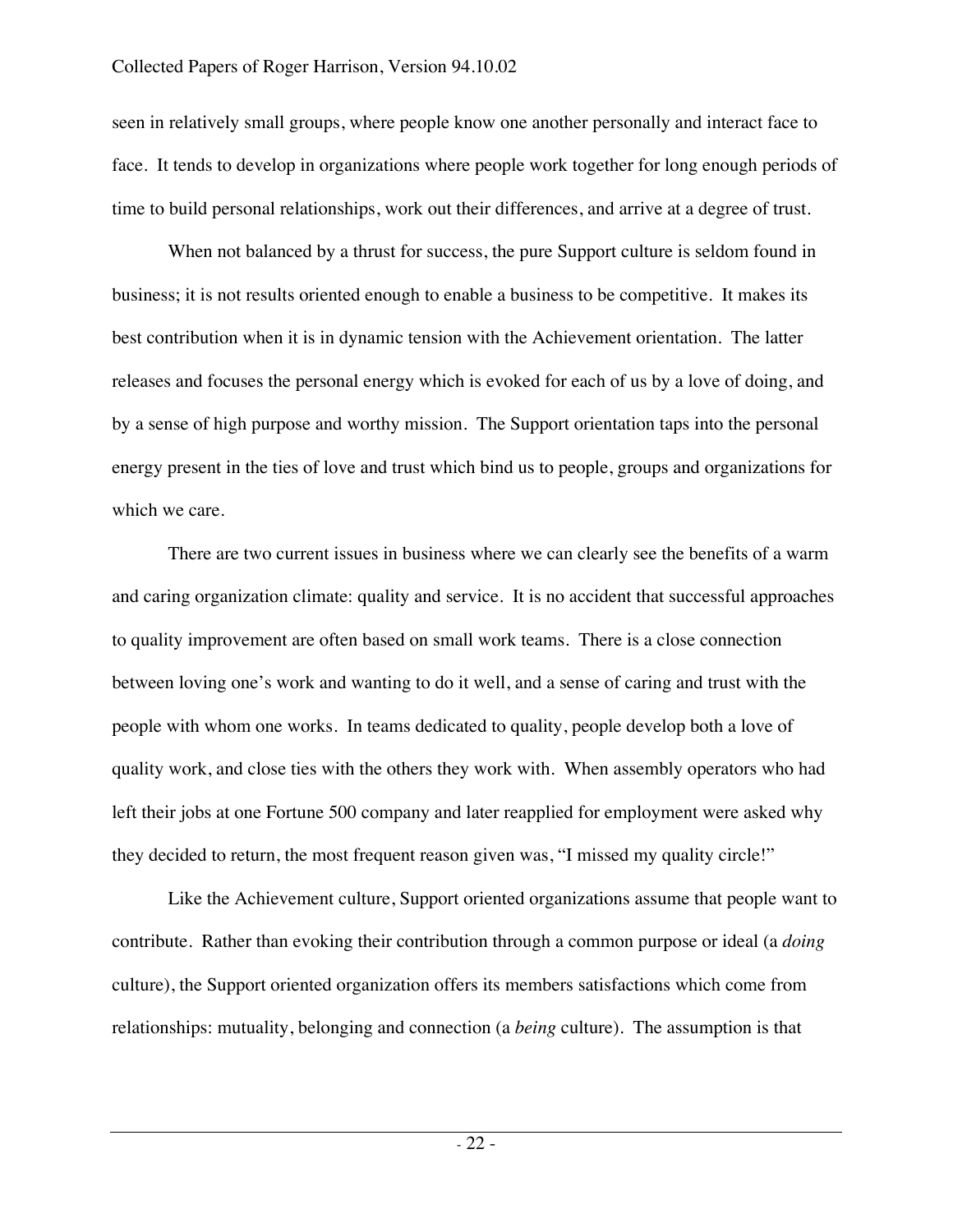people will contribute out a sense of commitment to a group or organization where they feel a real sense of belonging, and in which they believe they have a personal stake.

The emphasis on human needs of the Support culture balances and moderates the single pointed task focus of the Achievement orientation. Where the one may use people up and burn them out, the other binds up their wounds, restores their energy and vitality, and heals their relationships. The Achievement culture unleashes and fuses the human will of organization members in the service of the organization's task. The Support culture evokes human love for the nurturing of the organization's members, and the maintenance of the organization's essential fabric of relationships.

The Support culture can evoke extremely strong motivation in the service of the group. We see this motivation in the sacrifices which members of groups make for one another. The willingness of people to give their lives for those of their comrades is not only known in war, but also in close knit teams doing dangerous work such as polar exploration, police work, and fire fighting. In more mundane work situations, the effects of team loyalty on productivity, quality and absenteeism are well publicized in recent writing on high performing organizations.

The weaknesses of the Support culture are the negative side of its strengths. Organizations in which the Support culture is both strong and unbalanced tend to avoid conflict: in the interests of harmony, difficult issues are swept under the rug. Consensus may be overvalued, hampering the organization's ability to move decisively. Sometimes, favoritism affects decisions about people, and injustice results. Differences in skill and ability may be ignored in the interests of "equal treatment." Tough decisions about people's performance may be postponed out of "kindness," negatively impacting the organization's effectiveness. In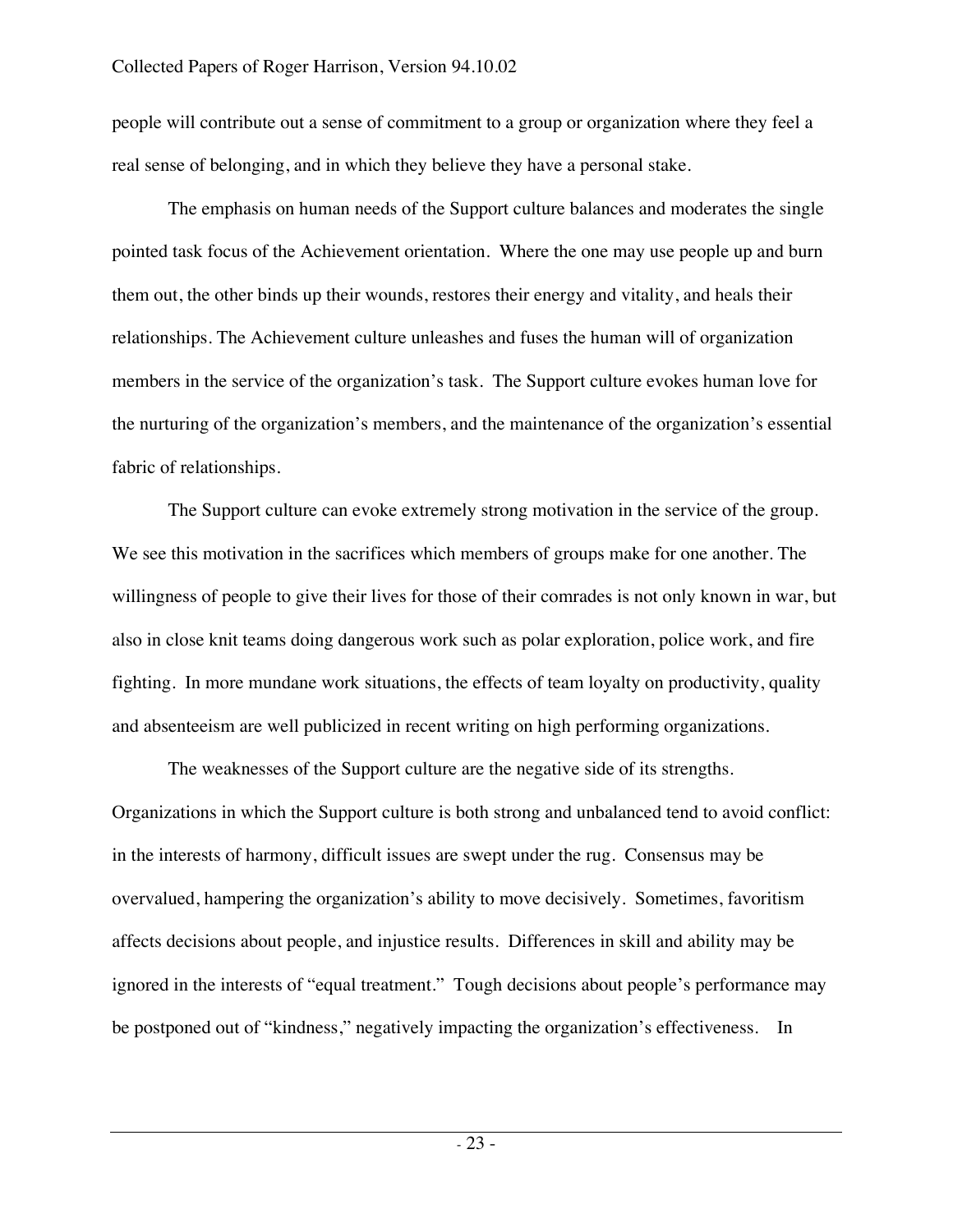Power and Role oriented organizations, cohesive work teams may support their members in anti management behaviors such as rate restriction and rule breaking.

The Support culture is more common in Scandinavia than it is in the US or the UK. When I talk about culture to managers there, they report that cohesive groups often punish members who assert their own deviant opinions or take individual initiatives. They refer to it as "hammering down the nail whose head is sticking out."

Like everyone else, I have my own cultural biases. It would be easy to read a bias toward the Achievement and Support cultures into the way the cultures are described above, and to see it also in the phrasing of the items in our questionnaire, *Diagnosing Organization Culture*  (Harrison and Stokes, 1992). In fact, in constructing the questionnaire I tried to write items which expressed the positive side of the Power and Role cultures, and which would also be seen by people as descriptive of their organizational experiences. This task proved extraordinarily difficult. On reflection, that difficulty seems to me a reflection of the society in which we live, rather than some inherent negativity in the concepts of Power and Role.

Power has the capacity to enliven life in organizations, and to release the human spirit. There have been times in history when there has been a tradition of nobility and responsibility on the part of those who exercised power. In our own recent past, the concept of benevolent paternalism was much more prevalent than it is today. Although I have never worked in Japan, conversations with those who have suggest that responsible, caring power is much more common there than in the West. In fact, I suspect that one of the secrets of Japanese success is the acceptance of inequality on the part of Japanese employees, and the reciprocal acceptance of responsibility on the part of their leaders. The stability and mutual acceptance of one another's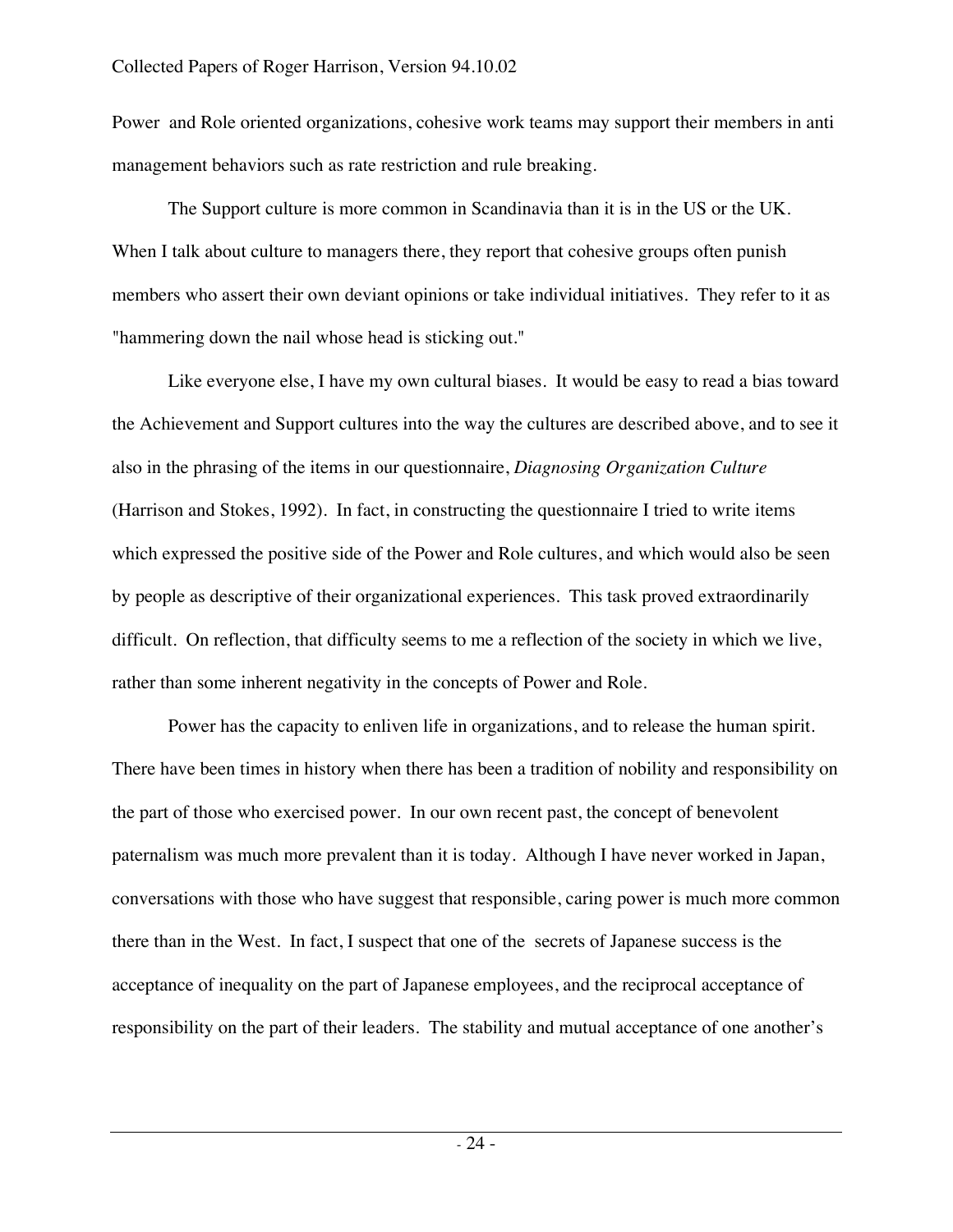positions and prerogatives permits employees and leaders to work together without the power struggles which are such a frequent aspect of life in Western Power oriented organizations.

In the West, and particularly in America, we tend to have little love or respect for power or the people who wield it. Mirroring our negative attitudes, they often tend not to deserve our love or loyalty. Those who do are seen as individual exceptions to the rule, rather than as examples of a socially valued tradition. We do not know how to make organizations work without power; at the same time, we do not know how to trust power or make it trustworthy.

The situation of the Role oriented organization is somewhat different. Traditionally, the systematic organization of work has been characterized by application of "scientific management" principles, top down control and faceless bureaucracy. Those sorts of Role oriented organizations tend to squeeze the spirit out of working life, and the items in our questionnaire have some of this flavor.

Working rationally and systematically is not *inherently* soul deadening; it only becomes so when we elevate the system and the machine to the status of master, and subordinate to it our creativity, vision and human values. That working to improve systems and procedures can be enlivening is demonstrated by some of the work in Sociotechnical systems design (STS), Total Quality Management (TQM), and Employee Involvement (EI), where the emphasis is on making systems more responsive to the needs of the task (Achievement), and the people who work in the organization (Support).

If I have a bias, it is towards the release of the human spirit in work. With Kahlil Gibran, I believe that "work is love made manifest," and that our organizations will be richer materially and spiritually to the extent that we can realize that dream. In reaching towards that ideal, organizations will do well to avoid dominance by any one of the four cultures, preferring instead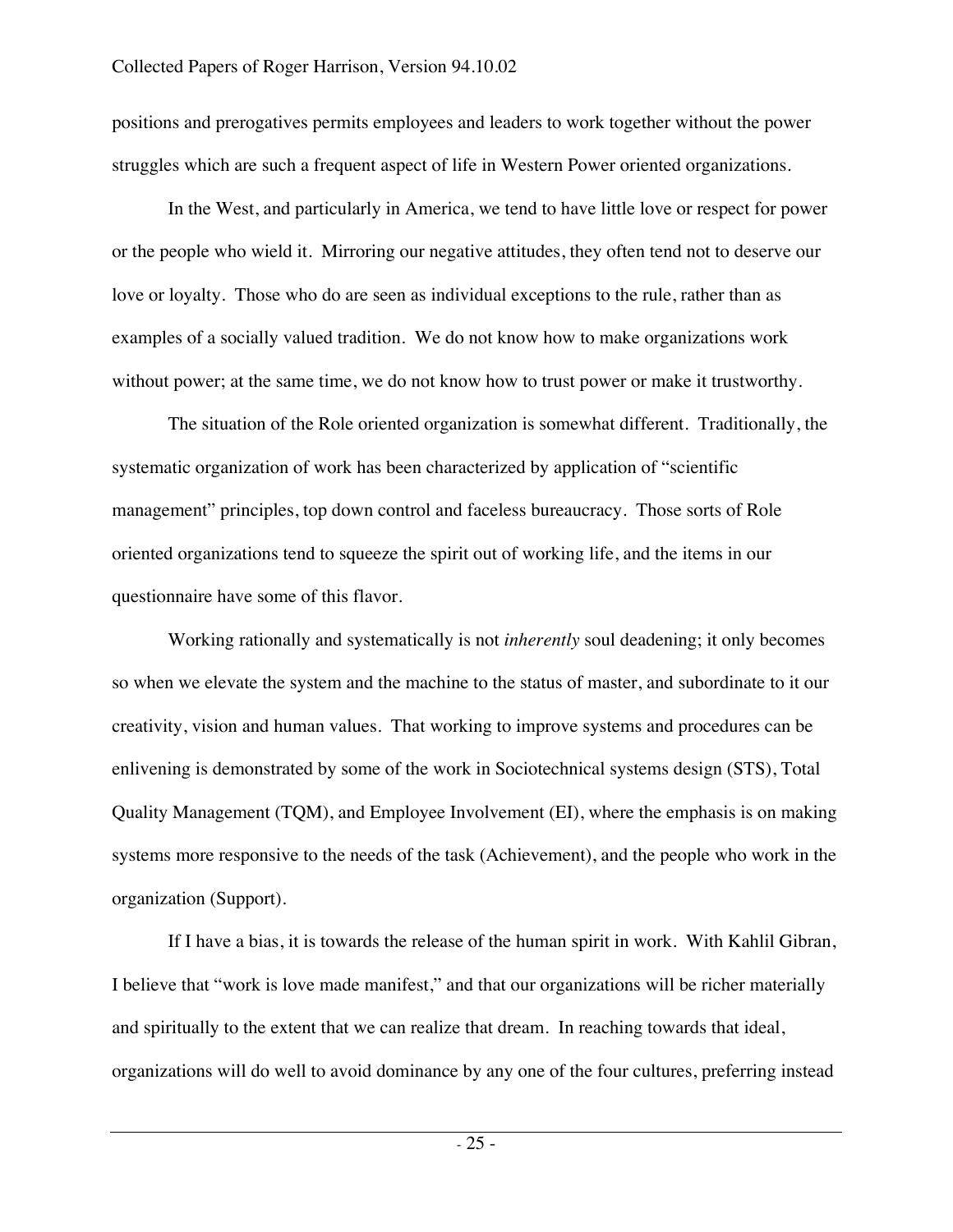a dynamic balance in which each culture is expressed in its highest form, and the positive side of each balances the darker tendencies of the others. The ideal is not a compromise or average. It is a synthesis achieved by struggle and debate within the organization between differing views of what is good for the organization and good for its "stakeholders": employees, stockholders, customers, community, and the planet.

## *Frequent Patterns of Culture in Organizations*

Although every organization is different, I have observed some patterns which come up frequently in the organizations with which I work.

Questionnaire scores on Power are negatively correlated with those on Achievement and Support. This means that if a group has a high score on Power, it tends to have low scores on both Achievement and Support. The Role scores tend to fluctuate fairly independently of the other scores.

The Power culture has a potential for fear and manipulation. People in Power oriented cultures tend to be rather careful what they say and who they say it to. The Support and Achievement cultures require a fairly high degree of openness and trust to flourish. Therefore, we should expect an organization high on Power to be low on Achievement and Support, and vice versa.

When people in an organization disagree about the culture they actually have, it is often because the culture looks and feels different from the perspective of different parts of the organization. It feels different when you are at the top than it does when you are at the bottom. Upper managers see more of the Achievement culture than do those lower down. The latter are more likely to see the organization as Power oriented.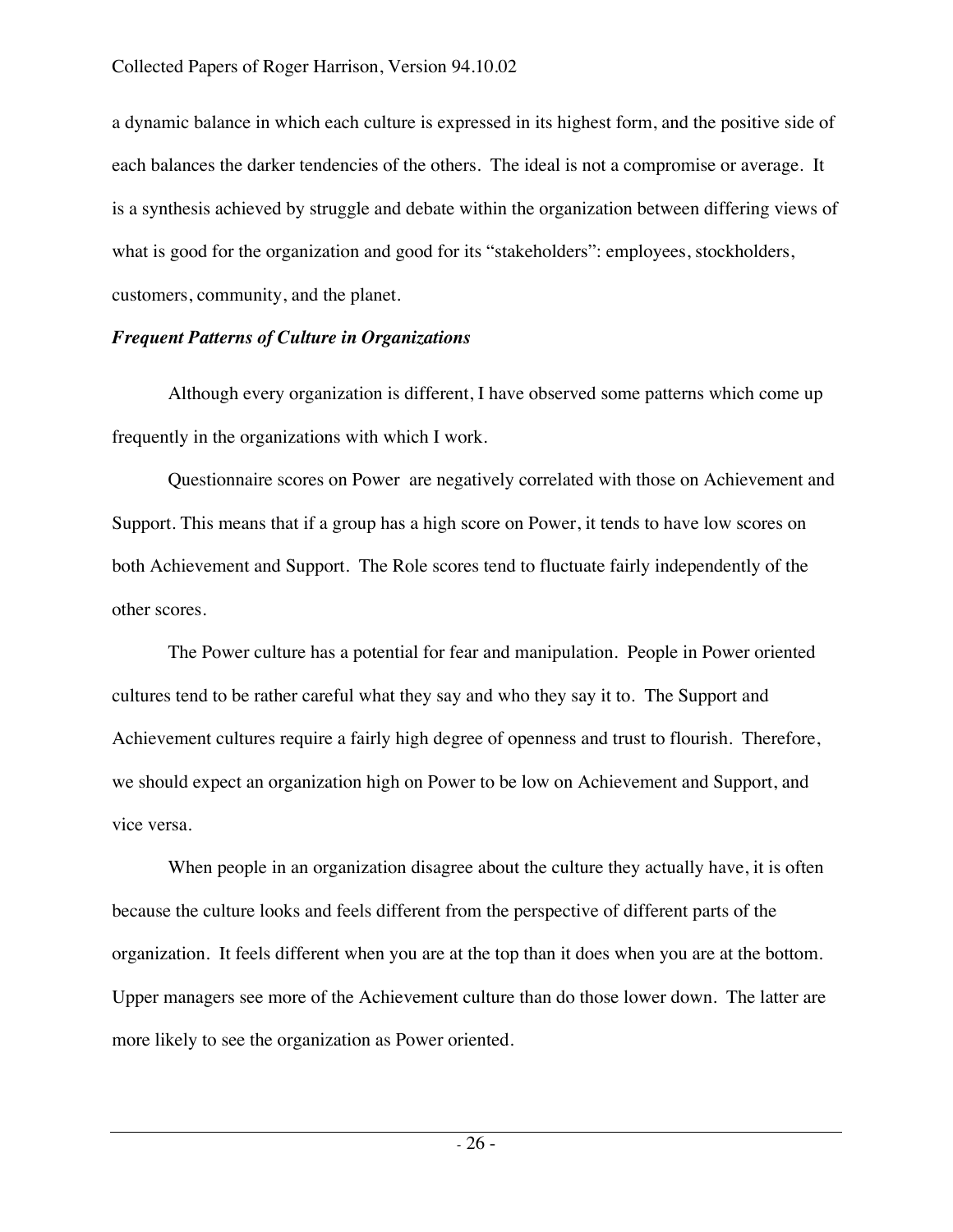Often the kind of work people do and the way it is organized influences the culture of their group or department. Left to nature, research and development groups tend to be Achievement oriented. Groups which keep track of and control money tend to be Role oriented. Marketing groups tend to be Achievement oriented, while Sales organizations are more likely to lean towards the Power culture. Production organizations tend towards a mix of Power and Role.

It is possible, however, to design organizations which have radically different cultures than those we have listed above as the norm. For example, I have seen Sales organizations with an Achievement/Support culture that are as effective or more effective than Power oriented ones (and far more enjoyable for their members).

My experience is that in most organizations, differences between functions are less striking than is the overall organization culture. The departments within an organizations are less differentiated in their cultures than we would expect, given the very different kinds of work the functions perform. Thus, in a strongly Role oriented organization (e.g., a traditional insurance company) the Marketing department would tend to be more Role and less Achievement oriented than it would in an organization with a dominant Achievement culture (e.g., some high technology organizations).

#### *Comnon Patterns in Peoples' Preferred Cultures*

Another observation I have made is that while people in different parts of the organization may disagree about what the culture actually is, they usually pretty much agree on how they would like it to be. Most people surveyed agree they prefer to work in a climate which is low on Power, high on Achievement, and middling on Role. There is more disagreement about the degree to which people prefer the Support culture, possibly because fewer people have fully experienced it than the other three.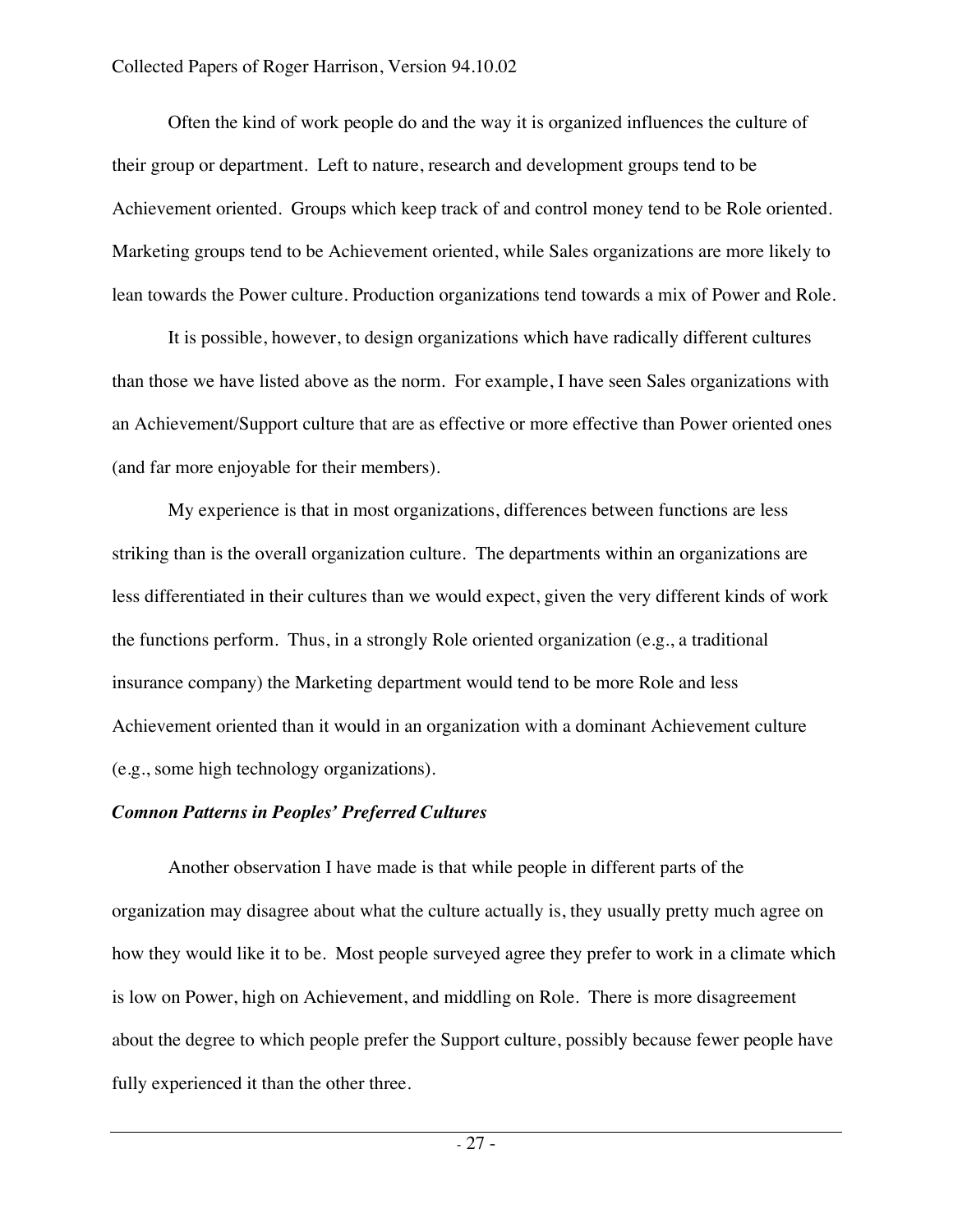## **Organization Culture and Styles of Service**

My current strategy is based on the belief that as we move further into a service economy, organizations are coming under competitive pressures which will force consideration of the possibility that some version of the Golden Rule may actually be good business. As organizations respond to the demand of customers for more personal, individualized service, opportunities to operate from an open heart may increase. These developments are so far seen only in a rudimentary form which I hope heralds a growing trend. My strategy is rooted in the expectation of that change, and to help it along, I have determined to act as though it is already a reality.

Culture is the key to understanding service. An organization's cultural orientation has implications for every aspect of its operations and its internal and external relationships. Hence, each orientation tends to produce a typical attitude and style of customer service.

The effect of culture is quite aside from whether the service is "good" or "bad." Each produces a kind of service which is qualitatively different from the others, different in "taste" and "feel." Each may give "good" or "bad" service, and the definition of good service will differ from one culture to the other. I think this distinction is important, but I find that in much discussion and writing about service, the "goodness" of service is confused with its style. For example, warm, friendly and relaxed service is not necessarily "better" than fast, efficient and impersonal service, but it certainly feels different. The *style* of service which an organization offers, both internally and to its customers, is a reflection of that combination of values, preoccupations, social structure, norms and mores which we call organization culture.

## *Power Oriented Service*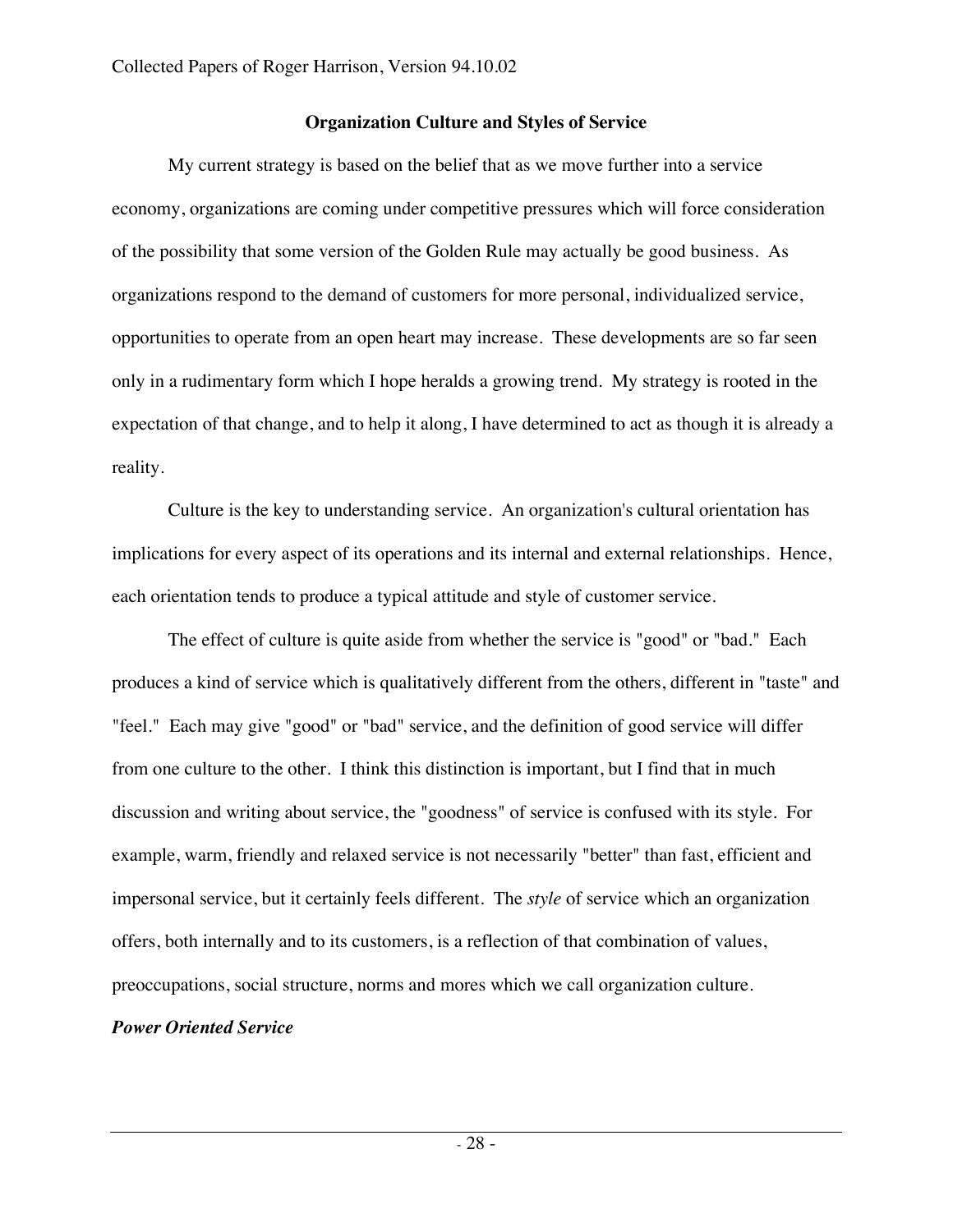The Power orientation is associated with a style of service which emphasizes status and prestige. When it is well done, it makes the customer "feel like a king." The hierarchical emphasis of the Power orientation leads naturally to status differentiation in service. Different grades and classes of service are offered to customers based on their status, prestige, wealth, or the price of the goods or services consumed. On a recent flight to Europe I experienced very strongly the typical "feel" of Power oriented service. I was waited on hand and foot in the first class cabin with obsequious courtesy. The service was choreographed so as to make one feel like one of the elite, but it also managed to convey the impression that imposters would be found out. In the jeans and tennis shoes I usually wear for long distance travel, I felt a bit like a tramp who had wandered into the Ritz. Nothing was said, of course, but I knew, and I knew that "they" knew that I knew!

Power oriented service is typical of restaurants, hotels, resorts, casinos and gentlemen's clothing establishments catering to the prestigious and affluent, particularly in Britain and Europe. It can be found in sales oriented organizations which seek to influence purchases through lavish entertainment and gifts. A more aggressive and competitive variety of the Power orientation can be found in the salesrooms of automobile dealerships, but there the energy is often devoted to making the customer feel inferior, rather than royal!

If a strong leader becomes the champion of service, the Power oriented organization can be extremely service conscious. A classic example is the late J. W. Marriott, who was said to read every customer complaint personally, and who was fond of getting his subordinates up at 4:00 a.m. to make a surprise inspection tour of the kitchens. Such leaders make a strong impact on their organizations. If they are both strong and benevolent, then the quality of service they engender can be both willing and friendly. Often, however, there is more than a little motivation

*-* 29 -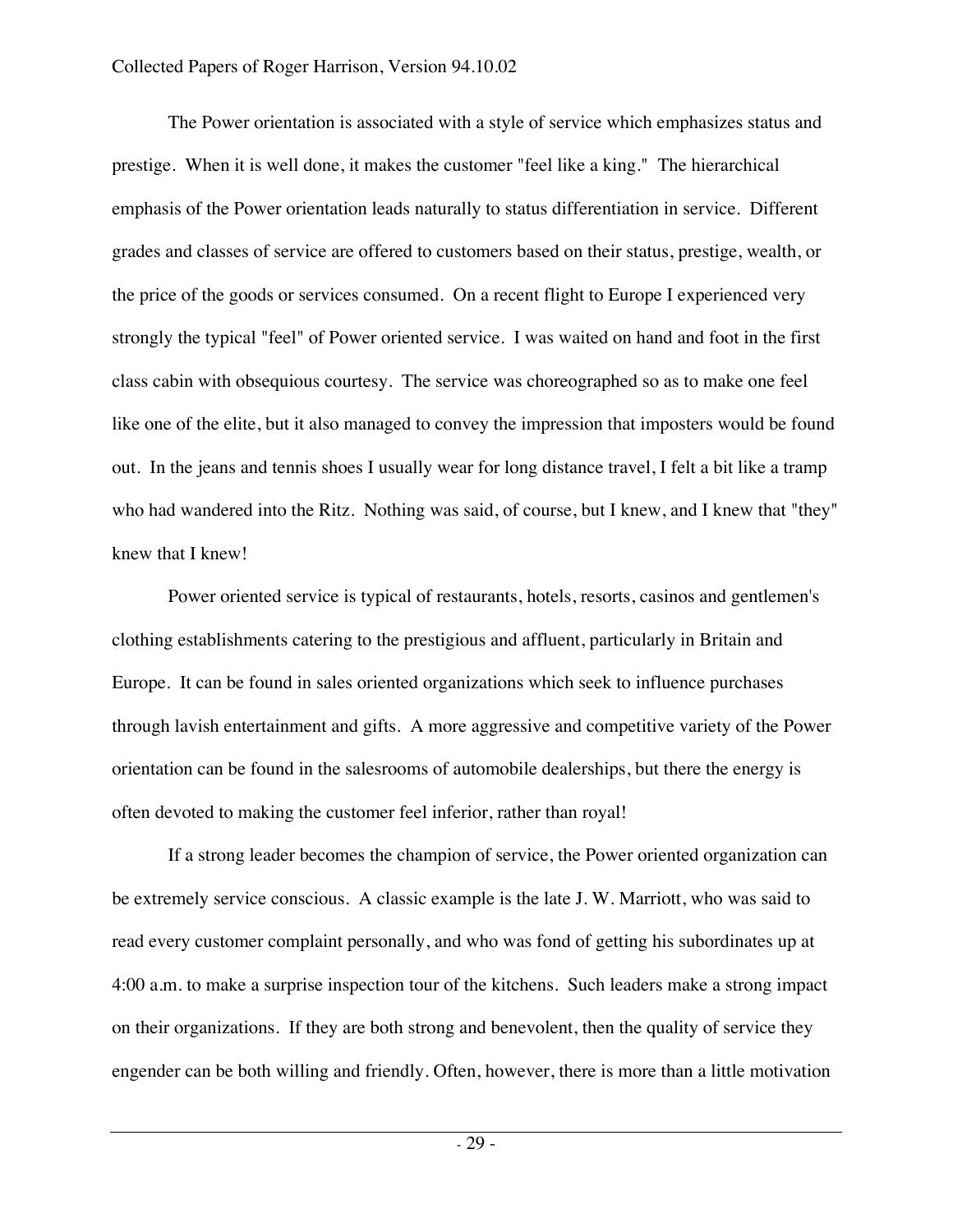by fear in such leaders' style of management. The fear results in a degree of servility on the part of employees.

The Power orientation at its best, and at its highest level of integrity, is often found today in relatively small, owner managed businesses such as restaurants, hotels, summer camps and resorts. Sometimes family operated, often with a family atmosphere, these organizations manage to combine the unity of direction which comes from a strong leader, with the warmth and responsiveness to individuals' needs typical of the Support culture. They are small enough for one person to exercise control over the details, and the employees are bonded to the owner by ties of affection, not just fear. Such organizations seem to be the last bastion of the benevolent autocracy which was such a prominent feature of the best business leadership in the 19th and early 20th centuries.

#### *Role Oriented Service*

Quality of service in the Role oriented organization tends to revolve around the *transaction*, and around systems designed to make transactions faster, more efficient and more profitable to the organization. The Role orientation lends itself to the provision of goods and services on a large scale, and to a focus on cost, price, and margins. Good service, for such organizations, means devising efficient service systems which meet the needs of the typical customer, and then managing the system so that the human components play their parts as designed.

In the United States, our ideas of service are often synonymous with fast, efficient systems, designed to produce uniform and predictable outcomes. Such "excellent companies" as Federal Express and McDonald's have built reputations on the reliability of their systems in meeting customers' expectations. Their service is valued for cost/benefit and uniformity, rather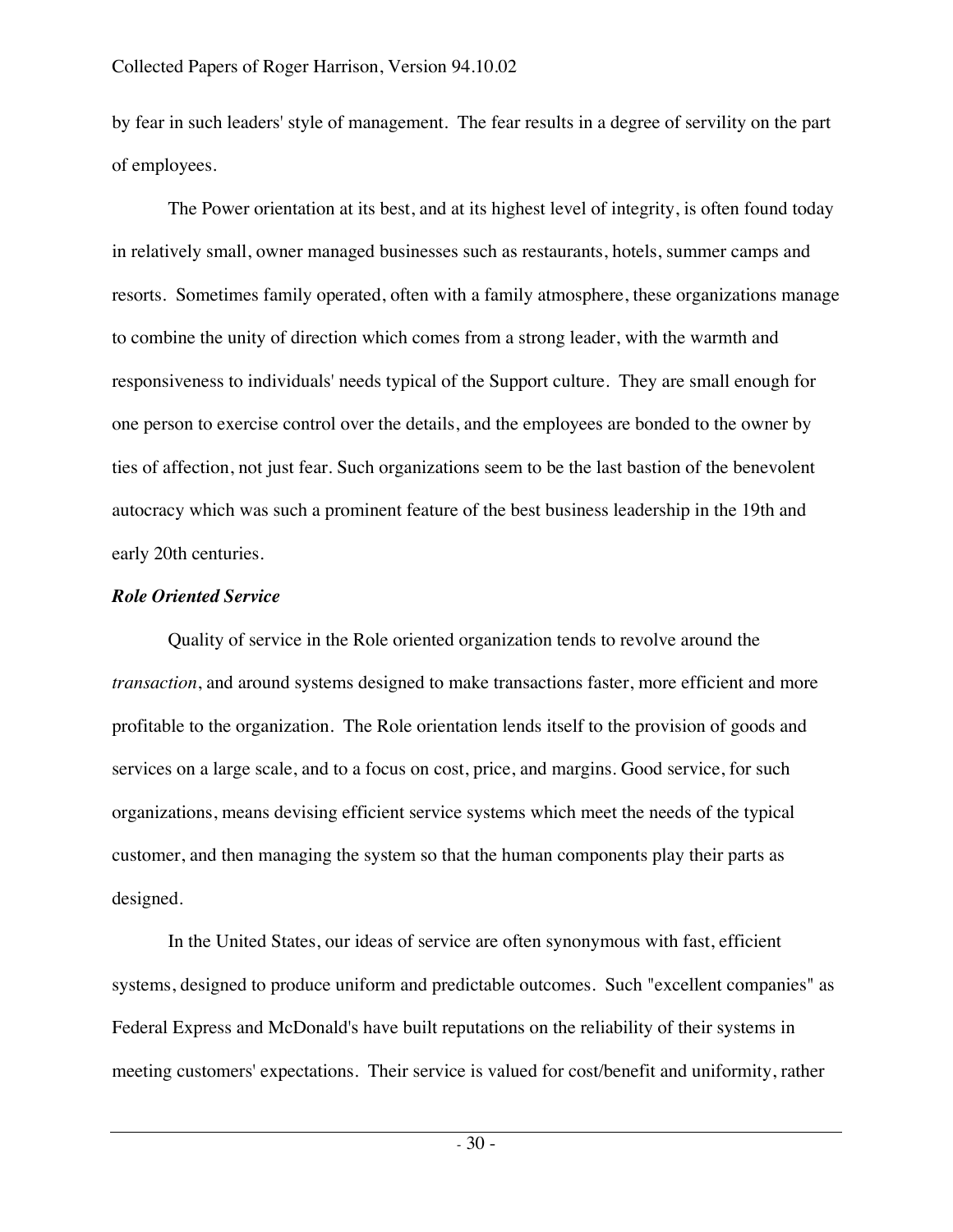#### Collected Papers of Roger Harrison, Version 94.10.02

than for making people feel warm and comfortable. Similarly, when we complain about service systems such as the U.S. Post Office, or our local bank, we concern ourselves primarily with convenience (long lines, long waits on the phone, not having the information you want); with reliability (losing or delaying the mail, inappropriately bouncing checks); and with whether we are getting value for our money (continual rises in charges with diminished levels of service).

In accordance with their cultural priorities (order, system, predictability, costs, prices and profits) Role oriented organizations tend to try to control variability in their environment. Their priorities are best met by having simple, hence reliable and cheap systems, which provide uniform goods and services to customers with uniform needs. During the last few decades, as our needs and wants have become more differentiated and unpredictable, systems have had to become more complex in the attempt to respond to customer wants, and they have predictably become less reliable as a result. When I compare the management in large bureaucratic organizations today with what it was thirty years ago when I began my own career, it is clear that both quality and effort are up, but customer satisfaction is down. I believe that a major reason is the proliferating complexity of systems designed to offer variety and choice to customers. As Perrow has pointed out, complex, closely coupled systems are inherently unstable and unreliable, no matter how much human effort goes into trying to make them work (Perrow, 1984a).

The public contact employees of large bureaucracies are often seen by the public to be excessively rigid, uncaring and unresponsive to customers' needs. In my experience, these same employees feel themselves to be controlled and frustrated by the systems and structures under which they work. Most people, particularly those who choose work involving high contact with the public, enjoy being able to give service and satisfy people's needs. Often, their hands are tied.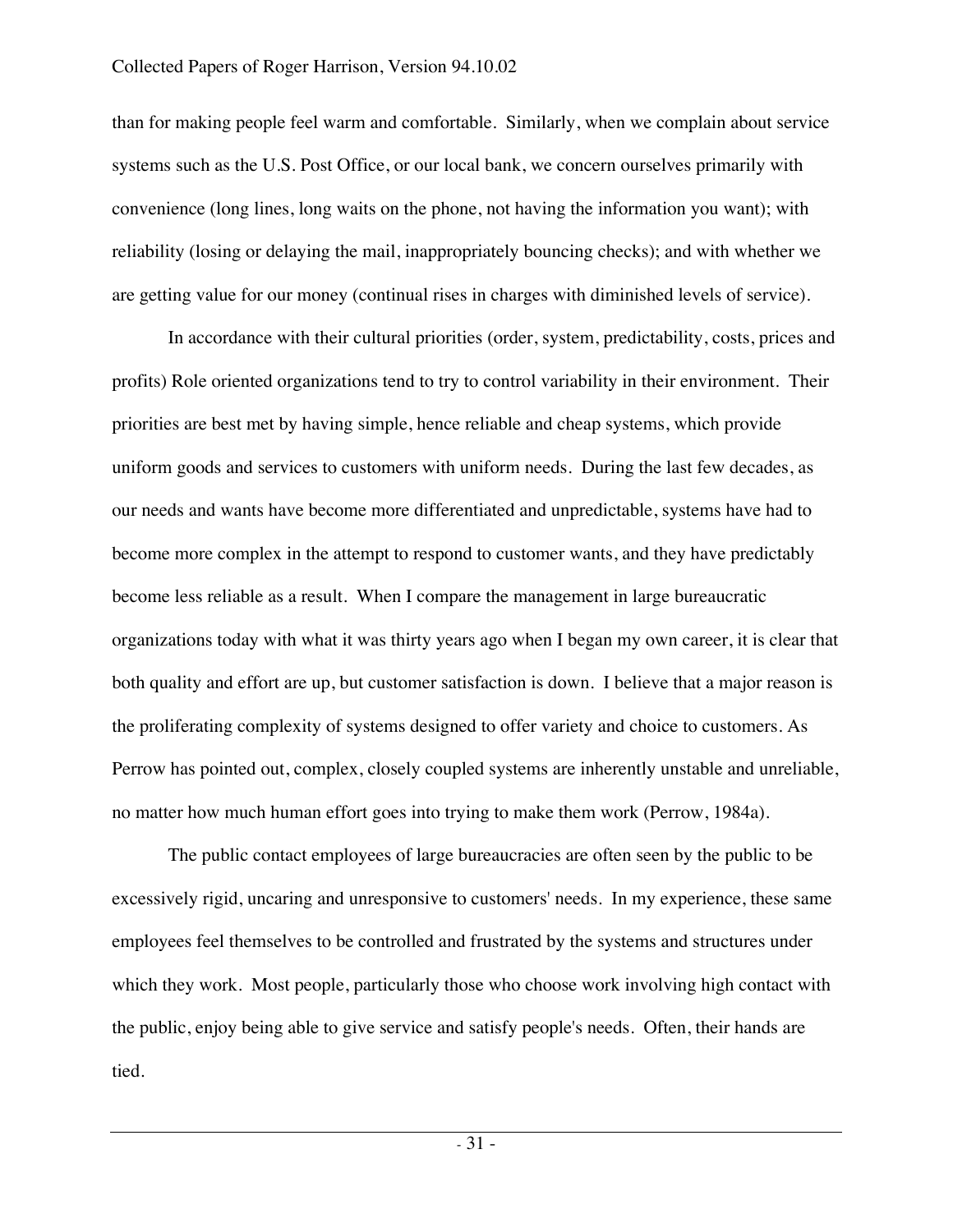Recently, the Customer Service people in an electric utility I work with got together the field supervisors in a series of meetings and asked, "What could we do in the short term to remove "service inhibitors?" Service inhibitors were defined as "anything which prevents our field crews and telephone contact people from giving customers the service they want, and which our people would like to give them." It had been expected that most of the ideas would involve additional manpower, money, and equipment. These commodities are in short supply in any cost sensitive operation. In fact, people enthusiastically contributed over fifty suggestions for short term service improvements, only one of which required additional resources. The rest were matters of changing current practices and policies, or giving field people additional discretion to decide which requests from customers were reasonable.

Role oriented organizations also tend to be inward turning in their preoccupations and their priorities. They are often large and centralized, and what this means in systems terms is that contact with the environment is limited to the thin, often stretched and overworked "skin" of the organization. The vast preponderance of organization members are busy responding to one another, and to the requirements of the systems which control their daily activities.

Thus today, large, bureaucratic organizations are in trouble as customers demand more variety, and particularly as they demand more responsiveness to their individual needs. The dilemma which exists for such organizations when they want to improve customer service is that they are in trouble because of their size, their systems, their structures and their associated culture. The difficulty is not, I think, because of any inherent incapacity, personality traits, or unwillingness to respond on the part of their managers or the people who do the work.

Of course, with our penchant for finding the closest and most obvious culprit for anything that goes wrong, it is the employees who usually are fingered as responsible for service failures.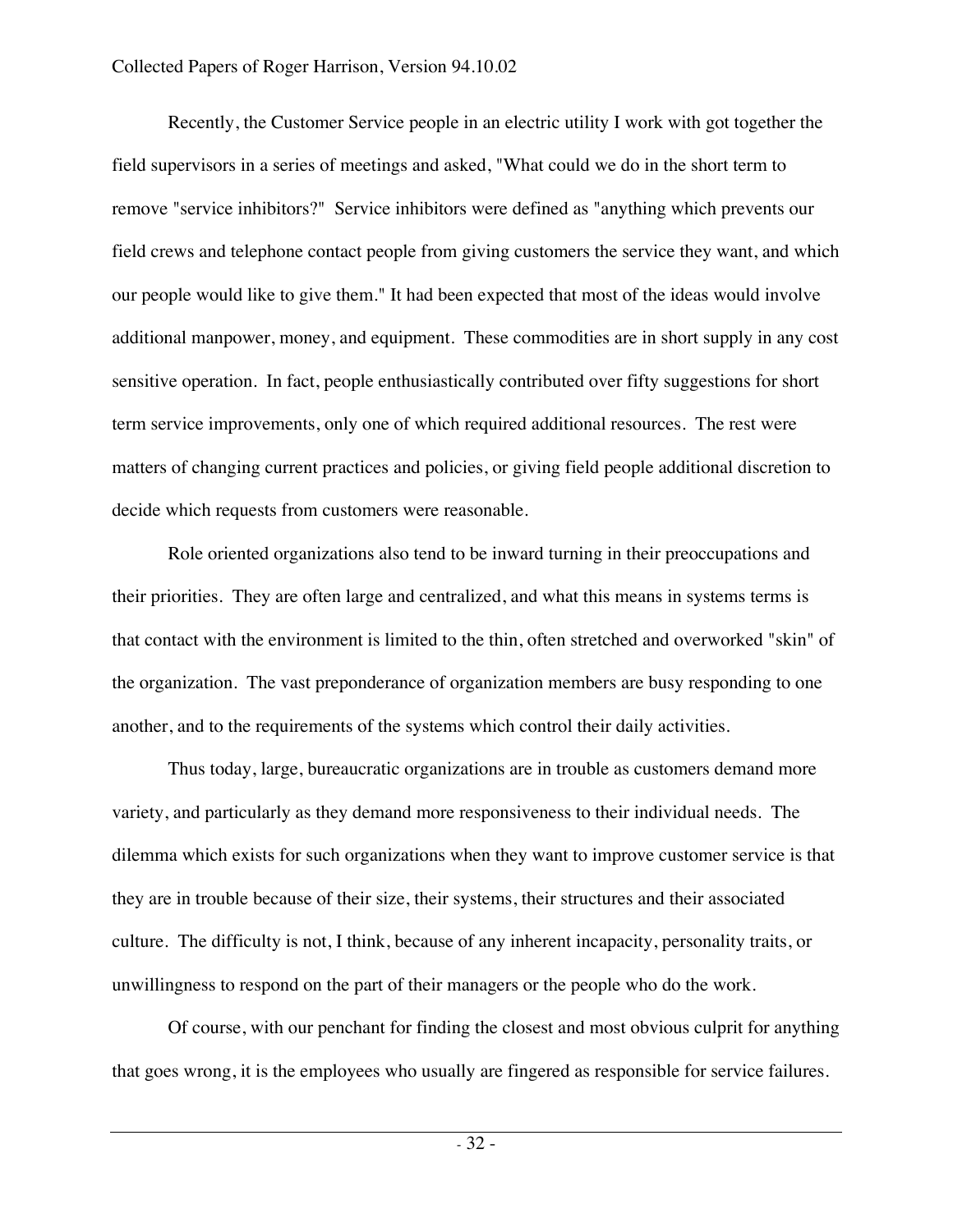Then the need for improved service is addressed by providing training and closer supervision, and perhaps by introducing incentives and awards (e.g., "employee of the month"). It is typical of the Role (and the Power) orientations to assume that it is the employees who need to be fixed, and not the conditions under which they work.

#### *Achievement Oriented Service*

The Achievement oriented organization marches to its own drum, and its concept of service derives from its own sense of purpose and mission. The mission may or may not include a focus on service, but in any event, the definition of good service is based on internal values and standards. The standards sometimes bear scant resemblance to customers' ideas of what they want.

The world of high technology abounds with examples of unilateral definition of customers' needs. Apple Computer under Steve Jobs was a classic example of the Achievement culture. Asked what was Apple's mission, Jobs is reported to have said, "To change the world!" He decided that the Macintosh computer was what computer users needed to change the world, and he focused the energies of the organization on that product. Meanwhile, fanatically loyal users of earlier Apple products languished, fretted and eventually became disaffected as their requests for product information and service were ignored.

Scientists, engineers, professionals and staff specialists of all kinds who love their work and believe they are making a contribution tend to share the Achievement culture's implicit assumption that what the customer (or the organization, or the world) needs is what they offer. In consulting with these professionals on how they can be more effective in dealing with their clients, difficulties in giving service are nearly always framed as problems in influencing others. "How can we get the line managers to see that our new performance appraisal program is a real

*-* 33 -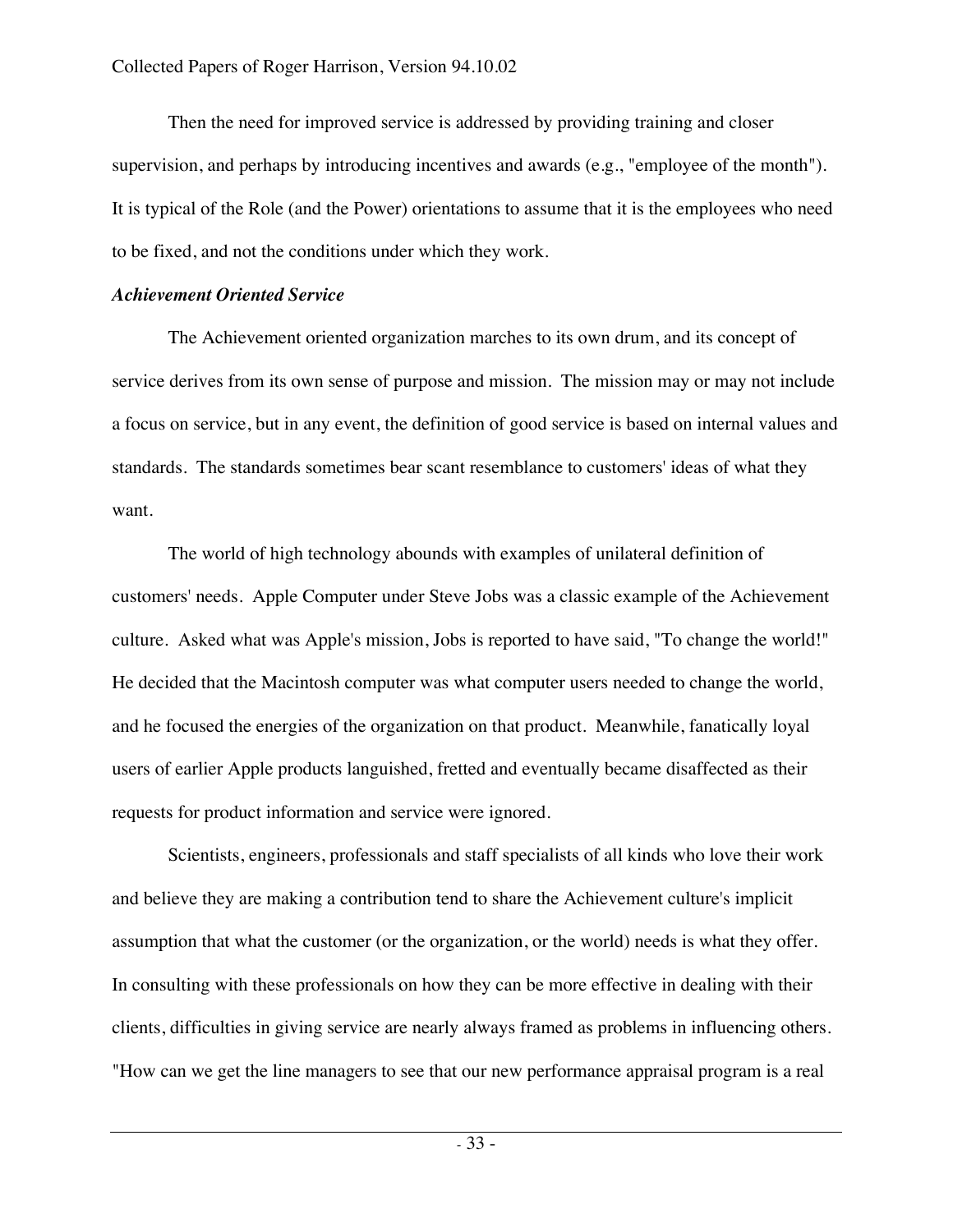#### Collected Papers of Roger Harrison, Version 94.10.02

improvement over what they're doing?" "How can we get the refineries to adopt our new catalyst?" "How can I get my patients to take their medicine as prescribed?" "How can we get the Program Managers to cooperate with our improved budgeting process?"

Thus, service is seen as *doing* something *to* someone . The customer becomes the target or object of the service activity. Individuals and organizations which are highly oriented to Achievement tend to define the service relationship unilaterally, and "good customers" are those who respect the service provider's expertise and cooperate in their own treatment. In other words, good customers are "good patients."

The strength of the Achievement orientation to service is in its dedication to excellence, to innovation, and to professional integrity. Achievement oriented organizations will often spare no time, money or expense to get it right, make it work, solve the problem. Because their people are dedicated to their work and believe in what they are doing, they tend to be self motivated, and to drive themselves and others to high levels of personal performance.

Achievement oriented people like challenges. If an Achievement oriented organization has a concept of service as central to its mission, it will put the same energy into achieving high standards of service as it would put into any other activity. Although I am not familiar at first hand with Jan Carlzon of SAS, I have read reports of his drive to improve customer service in that organization. They read like a classic example of the passionate striving for excellence which is typical of the Achievement orientation. A few quotes from Service America give the flavor:

"With the help of his key executives, Carlzon began to preach and teach this gospel of customer orientation energetically and persistently throughout the organization....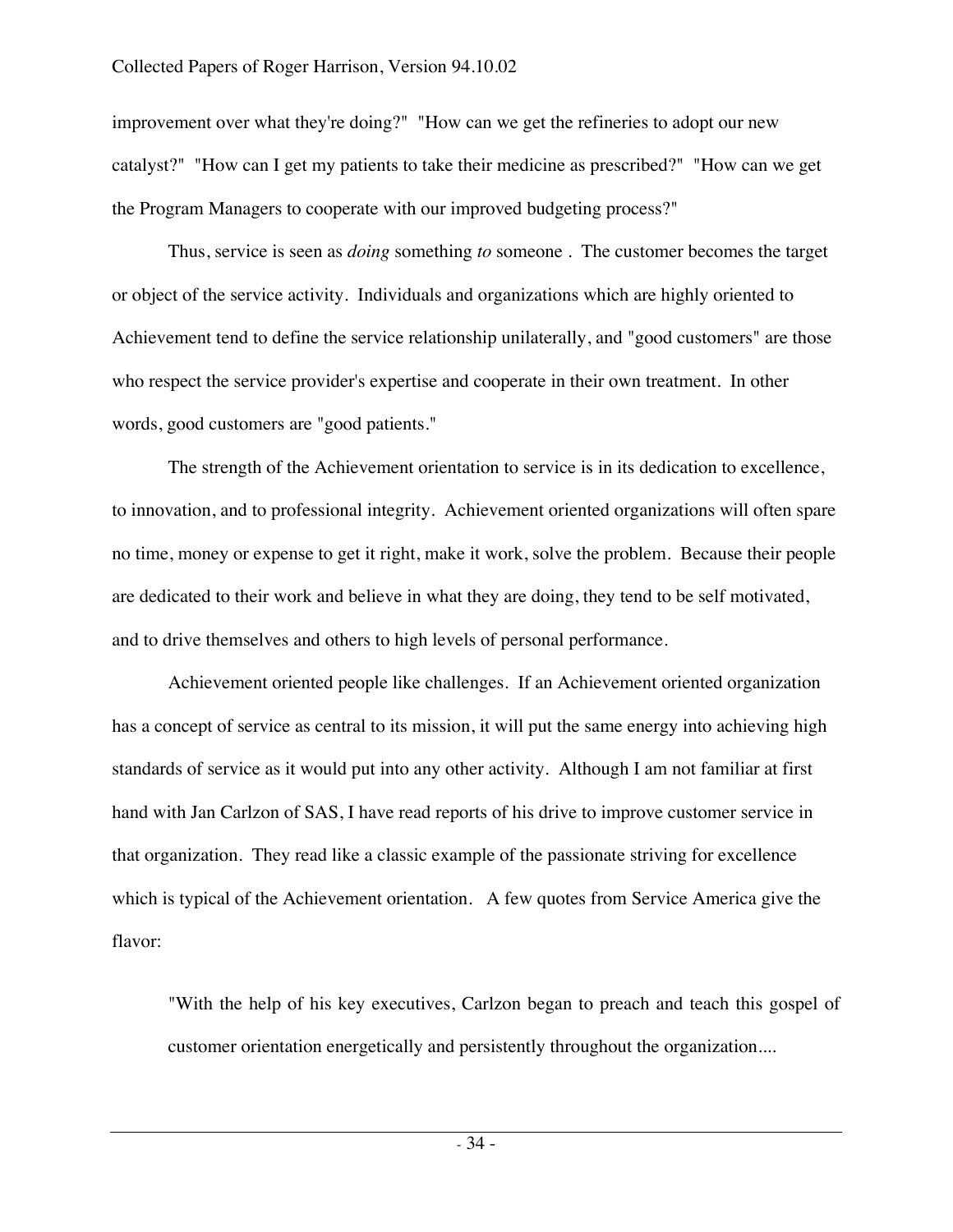"According to Olle Stiwenius, director of the internal SAS management consultants, 'Jan Carlzon really masterminded the turnabout maneuver. He... himself supplied the vision to get it going and the energy to see it through.'"

"Carlzon's approach was characterized by an almost obsessive commitment to managing the customer's experience at all points in the cycle of service." (Albrecht and Zemke, 1985).

This is visionary leadership at its best: thrusting for excellence, preaching the message, inspiring the troops, energizing the organization from the top. Doubtless, the strategy called for sampling customer opinion, responding swiftly to complaints, and the like. But the accounts one reads do not convey that the customer was in the driver's seat. Carlzon was in the driver's seat, and the organization was responding to his vision. The idea of service in the Achievement culture is active: shaping, building, creative, rather than receptive or responsive. For the latter, we must look to the Support orientation.

## *Support Oriented Service*

The Support orientation is in important ways the other side of the coin from the Achievement culture. Both are internally motivated. In the Power and Role cultures, people are controlled by the application of external rewards and punishments, e.g., fear of losing one's job, or hope of monetary rewards, and promotions. In contrast, it is intrinsically fulfilling for most people to perform and participate in the Support and Achievement cultures.

The Support culture emphasizes "being" values of cooperation, belonging, caring, responsiveness and receptivity. These are opposite from the "doing" values of Achievement: action, autonomy, performance, innovation, building and shaping the environment.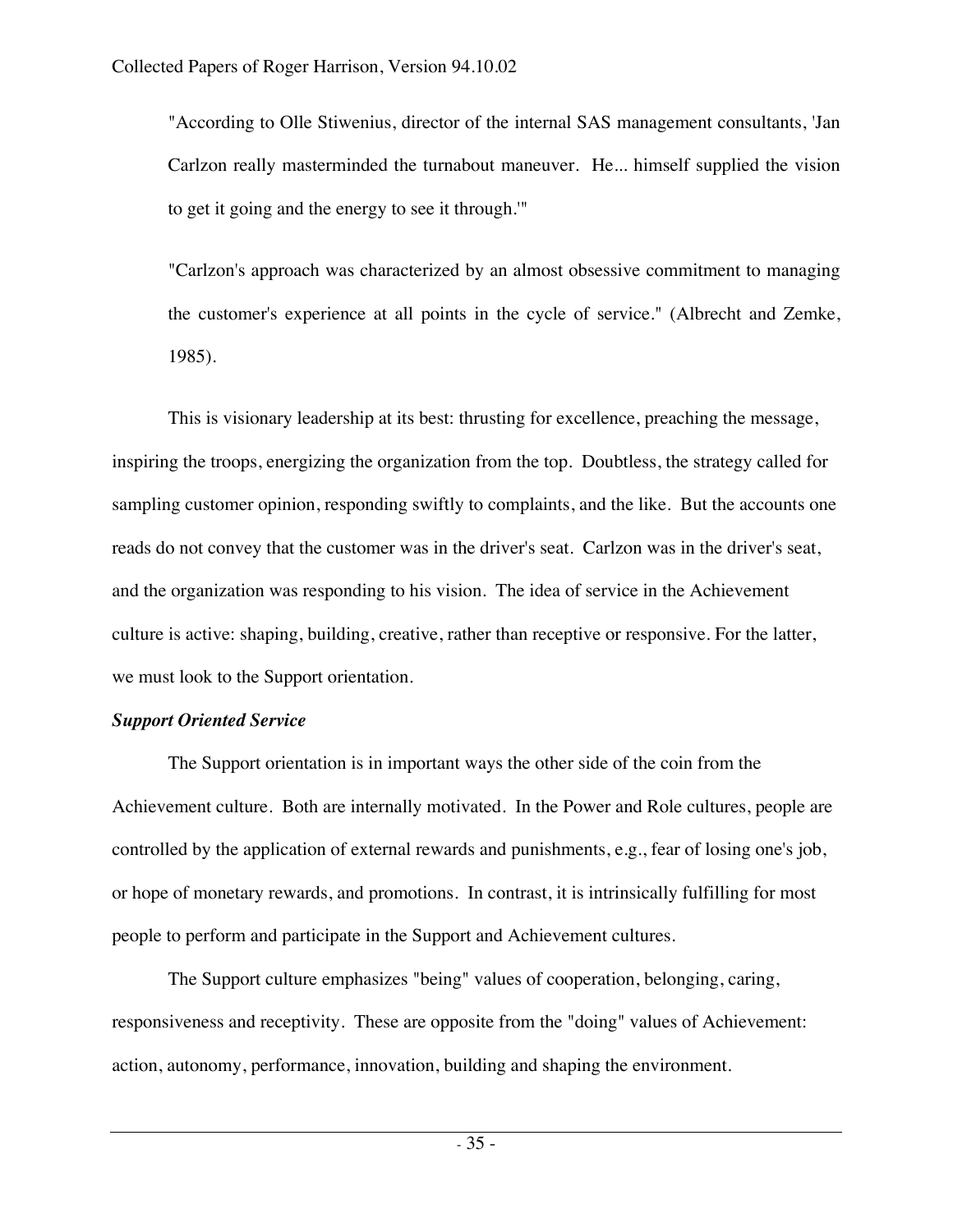Thus, the idea of service in the Support culture is much more oriented to listening to customers or clients, empathizing with their needs, and responding to their concerns. Rather than actively shaping the environment, the Support culture endeavors to flow with external forces, and work with them.

## **Comparing Service Styles**

For example, the Achievement response to a problem is to attack and overcome it. The Support response is like the martial art of aikido. One joins with the forces of the others, working with them in a kind of dance, the outcome of which is not a victory, but is more likely to be learning for all parties, and mutual appreciation.

Where the strategy of the Achievement orientation is to offer or sell something new or better to the customer, the Support strategy is to ask, "What can we do for you?"

Staff/line relationships within an organization are often an interesting study in the contrast between active and responsive orientations on the part of staff when they are serving the line. Some staff groups have high standards of professionalism and are oriented to excellence in the practice of their professions. They spend a great deal of time in their own offices, thinking up ways to help the line: new technology, better systems, innovative ways to solve problems. They have well articulated visions of how the application of their expertise can make their organizations better. When they invent or discover something particularly exciting, they venture out with great enthusiasm to "sell" line managers on adopting it. When they don't make a sale, they interpret it as a failure on the part of the line to comprehend the benefits which are being offered. They characterize the line as "resistant to change," or "conservative." These staff groups are behaving in a typically Achievement oriented way.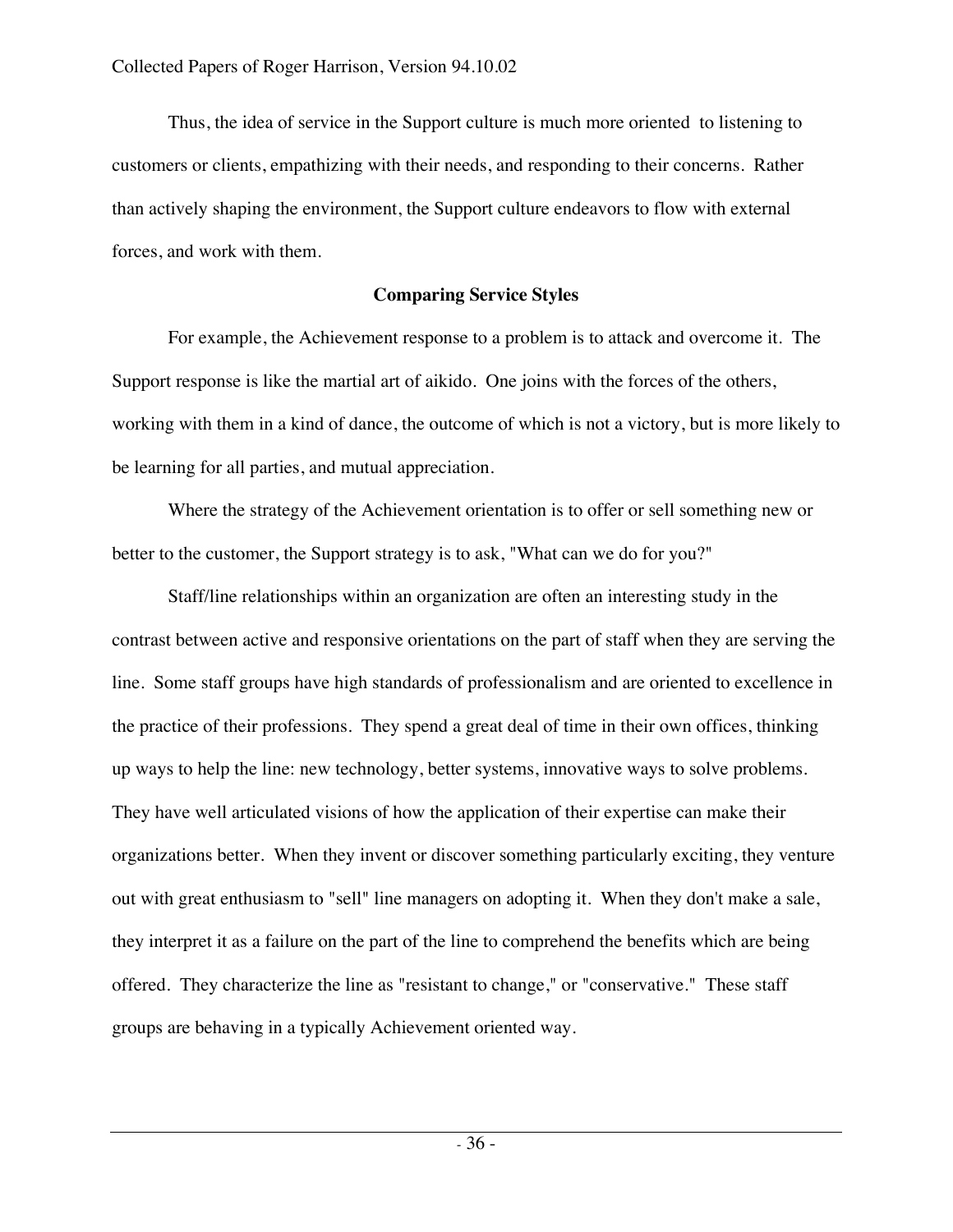Other groups conceive of themselves more as identifying and responding to the needs of line managers. They spend a lot of time in line managers' offices, talking with them about their operations and their problems. They look for ways to be useful to their "clients." They get to know them personally, often building close relationships which are over and above what's required to do the work. They are often so busy putting out fires and performing other services for the line that they don't have time to think and be creative. Their way of giving service is typically Support oriented.

#### *An Example of the Difference between Support and Achievement Service*

I have spent quite a lot of time with training and management development people in organizations, and there the contrast between Support and Achievement orientations is marked. I remember particularly one extremely competent and creative training manager who devoted his time primarily to finding and bringing into the organization the best and latest in "experience based" training. He spent a lot of company money on outside consultants, and he put on some of the best designed and conducted training it has been my pleasure to see within a company.

Most of the executives in the company were engineers. They didn't understand or share my friend's passion for interpersonal process. It was a very "bottom line" oriented company, and these managers couldn't see a relationship between the training and the profits. They tolerated the training activities without great conviction, up to the time when the company laid off a lot of people during a recession. Then they closed their expensive training center and my friend lost his job. When the decision was made, there just wasn't any understanding or support for his activities among the top executive group.

There is a brighter sequel to the story. My friend did a lot of soul searching during the period between jobs, and when he finally got another, also in a scientifically oriented

*-* 37 -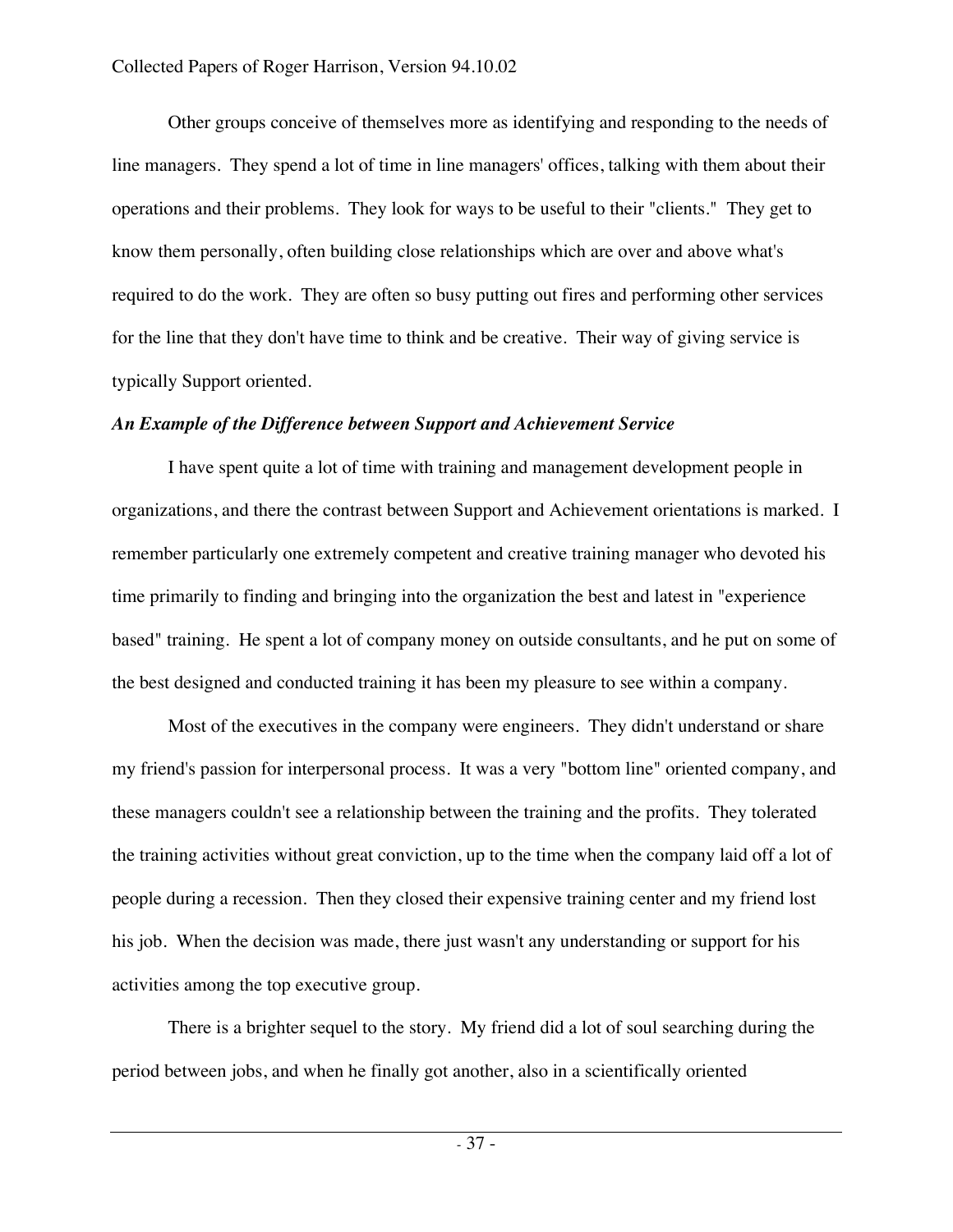#### Collected Papers of Roger Harrison, Version 94.10.02

organization, he completely reformed his strategy. Initially he didn't make a move without making the rounds of his client managers to discover whether they had a need for it. He saved his creativity for solving their problems and meeting their needs. He asked lots of questions before he developed anything. When he finally had a training product to offer, he needed to do very little selling, since he was producing to the order of his customers. From running one of the most isolated and Achievement oriented training operations I've seen, he came to run one of the most connected and responsive Support oriented ones I've worked with. His training probably wasn't as creative and ground breaking as it had been before, but it was many times more appreciated.

The Support orientation to service comes ultimately from the heart, in contrast to the Achievement orientation, which flows from the mind and from the will. It springs from our empathy and sympathy with the needs, problems and dilemmas of other human beings, and from the wish to respond and to help. Where the Achievement orientation is clever creative, and determined, the Support orientation is compassionate and caring.

#### **Examples of Role Oriented Service: The American Way**

We Americans are not greatly inclined towards the Support orientation to service. We tend instead towards the Role orientation. I am particularly struck with the contrast on those occasions when I fly an American airline to Europe and then go on a European airline to a further destination, particularly if my onward travel is on Aer Lingus, the Irish airline. American cabin attendants at their best are efficient, attractive and friendly. Irish cabin attendants radiate warmth. In my experience, transactions with them have a personal quality which is indefinable but unmistakable. It is a blend of being present for the weary traveller, and being genuinely interested in him or her as a person.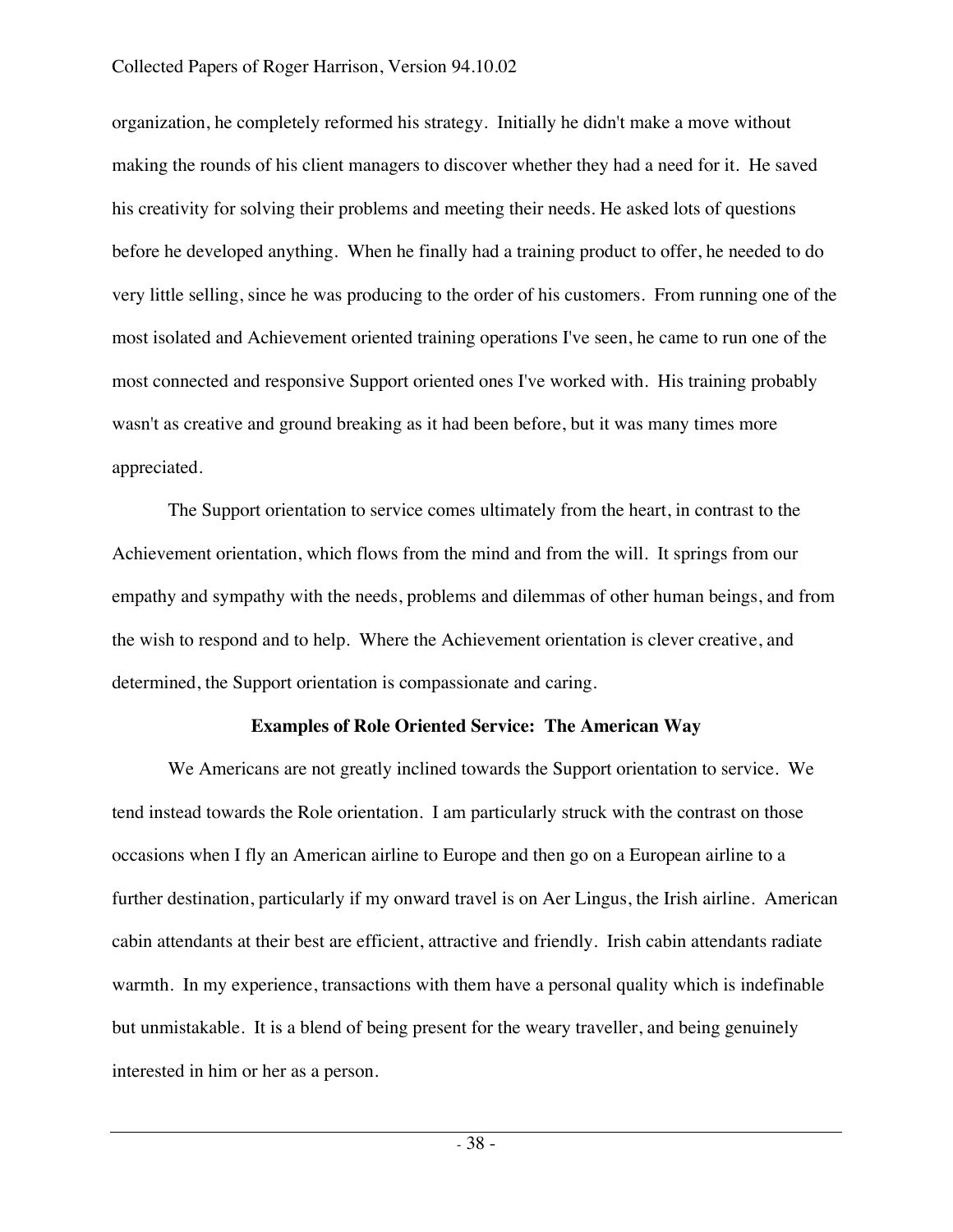I don't believe it is a matter of training with these airlines, so much as it is the style of a national culture. That isn't to say that organization cultures can't be led or shaped or changed, but if they are left to themselves they will take the shape and the style which their employees bring with them when they come to work in the morning. If you want to change the style, you have to start there and work with what you have.

Another example of the difference was brought home to my partner and me when we emigrated to the US from England some years ago. I had been away for eight years; my wife was born in Britain. We were both struck by the difference in service which we encountered around getting various household services: rug cleaning, appliance repair, plumbing, department store deliveries, opening bank accounts, and the like.

The American organizations we dealt with tended to be large and well organized, compared to their British counterparts. They had precision systems for delivering service and, by and large, the systems worked. However, if your need was not provided for by the system, you were up against a blank, uncomprehending wall. There was often, literally, no one you could talk with about your problem.

## **An Example of Support Oriented Service**

The contrast is illustrated by an incident I remember in a London restaurant after a late dinner. The hostess called a taxi to take us to a midnight sleeper for the North. The minutes went by, and no taxi came. It began to look as though we would miss our train, and my client meeting the next day. Seeing our distress, the hostess volunteered that her boy friend was picking her up after work. Although it was well out of their way, they happily took us round to the station. We caught our train, and we carried the glow of their generous act with us on our onward journey.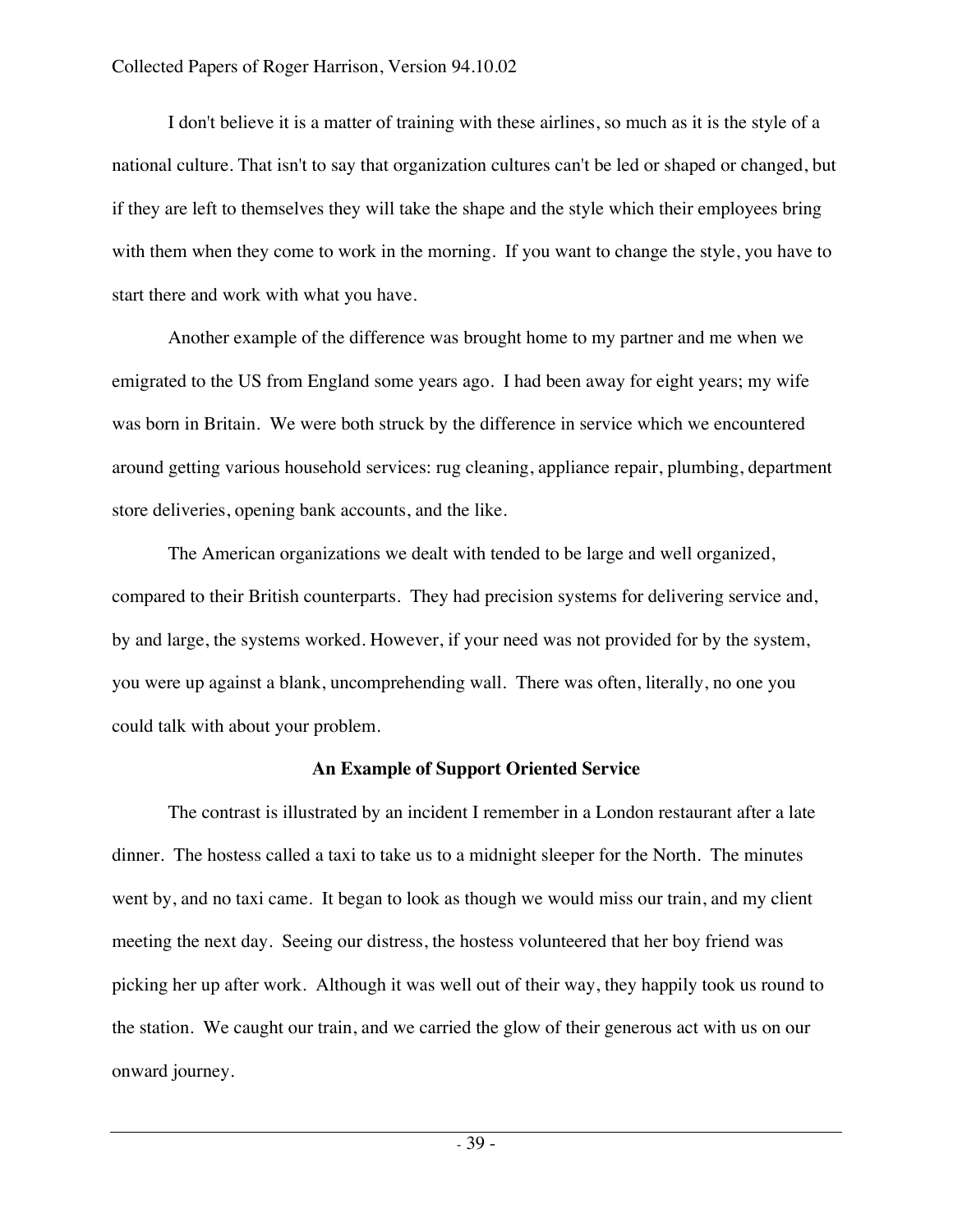The incident proves nothing by itself, but it has been repeated in less dramatic ways many times. In Britain, systems for service delivery are not so highly evolved, and they often don't work very well. When they don't, there is usually a human being on the other end of the telephone with whom you can talk about your problem. Often you can evoke the sympathy of that person for your plight, and when that happens, acts of individual kindness occur. The rule is bent, or you are put a bit ahead of your rightful place in the queue, or someone goes out of their way to help.

#### **The Role Orientation Constricts the Heart**

In the U.S. we emphasize the system, and often the system does not permit the individual to respond from the heart. The rule isn't flexible, or, as is the case with service representatives who work over the telephone, transactions are monitored by supervisors for brevity. Taking the time to listen and help is discouraged.

Tight, efficient systems don't permit people to respond from the heart. People who work in them become frustrated and irritated by their lack of freedom to respond, and they close down emotionally. They check their compassion and their empathy at the door, because to experience their warm feelings for people they are prevented from helping would create painful internal conflict.

#### **What Customers Want**

I believe customers are coming increasingly to place a higher value on the warmth of the Support orientation in their search for service. They are looking for service transactions where they are treated as worthwhile individuals; where their opinions about what they want and need are respected; where they are assisted by people they can relate to on a level of equality; and where caring and kindness characterize the human interactions.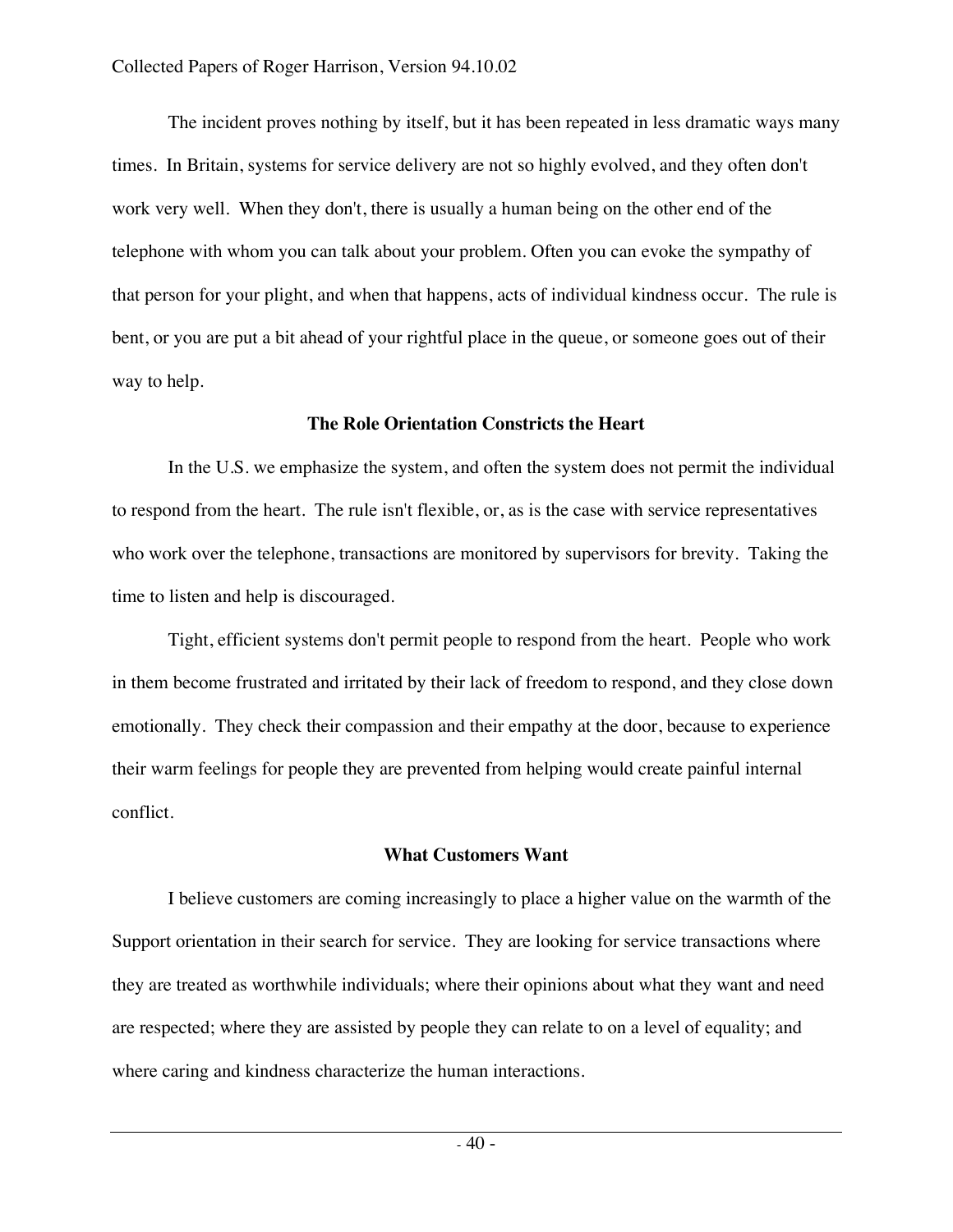This is the trend I see over the recent past, and I am not sure why. Perhaps it is the growing realization that we are all going to have to do with the same or a lower standard of material living as time goes on. If we don't look forward with the same confidence to moving ahead, we may want to enjoy where we are a bit more. Perhaps it is the feeling that too many of our transactions are with systems, too few with people. We want those fewer interactions we have with people to be of a higher quality. Perhaps it is the "high tech, high touch" trend John Naisbitt (Naisbitt, 1982) talks about. Perhaps, living in a competitive, abrasive and insecure world where relationships are often transitory and easily fractured, we are developing a "hidden hunger" to be loved a little bit more.

Whatever the reason, customers and the organizations which serve them are growing more sensitive to service quality. When organizations become concerned about improving service, they tend to see it in terms of their own cultural biases. It is that tendency which this discussion is intended to counterbalance. Increasingly, when customers talk about wanting better service, they mean the style of service which is typical of the Support culture. That doesn't mean customers don't want efficient systems or excellent, innovative approaches to meeting their needs. They want these, and more. Organizations which don't learn how to listen to customers from the perspective of the Support framework will not understand what they are hearing. They may put effort into improving service in ways which customers are happy enough to have, but which don't meet their deeper priorities, their "hidden hungers."

#### **Love and Service**

A lot of people want to give warmer service than they are permitted to. In my experience, people who give service are more often frustrated by the circumstances, systems and procedures under which they must operate than they are by the people they serve. And when I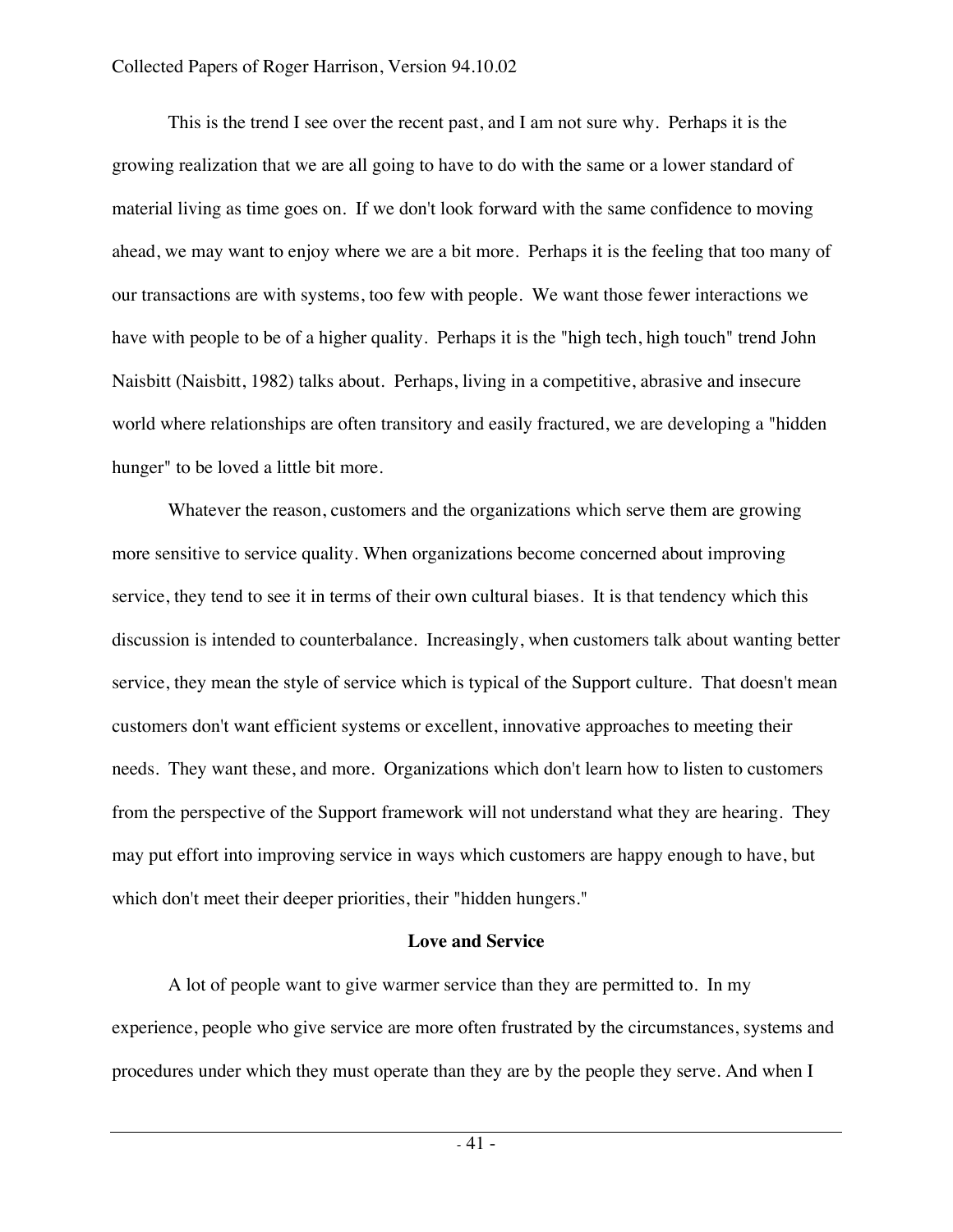talk to leaders and managers about balancing Achievement with Support in their organizations, there are far more wistful looks in the audience than there are antagonistic ones. Many people are urged by their hearts to be kinder, more responsive, more supportive in their business interactions. In the Support orientation to service, people's needs to be cared for and to be treated as individuals come together with the unmet need most of us have to be more nurturing and responsive in our business lives.

#### **The Difficulty in Changing to a Support Orientation to Service**

We are often blocked by the driving, competitive climates of our organizations, and by the rigidity of systems set up to assure that customers have uniform service at a price. Most organizations are too far out of balance to be able to integrate caring service with efficient systems and the drive for bottom line results. They recognize the need for change, but they cling to what they know best, unable to let go of its security in order to reach for something which seems riskier at the same time as it offers improvement.

It is a genuine risk. The relaxation of controls can permit sloppy, uncaring performance, as well as service from the heart. Responsible managers will not let go of control, unless they can have some trust and confidence in the improvements in service to be expected.

In this respect, service is like quality. So long as mistrust is behind the inspection of people's work, they will not assume personal responsibility for it, and quality will be a persistent, nagging, unsolved problem, beset with adversarial relationships. When people are given and accept responsibility for their own quality, that situation improves, sometimes dramatically. I believe that service will prove amenable to the same approaches which have worked with quality: top management commitment, combined with systems designed to give the management of service over to the people who deliver it.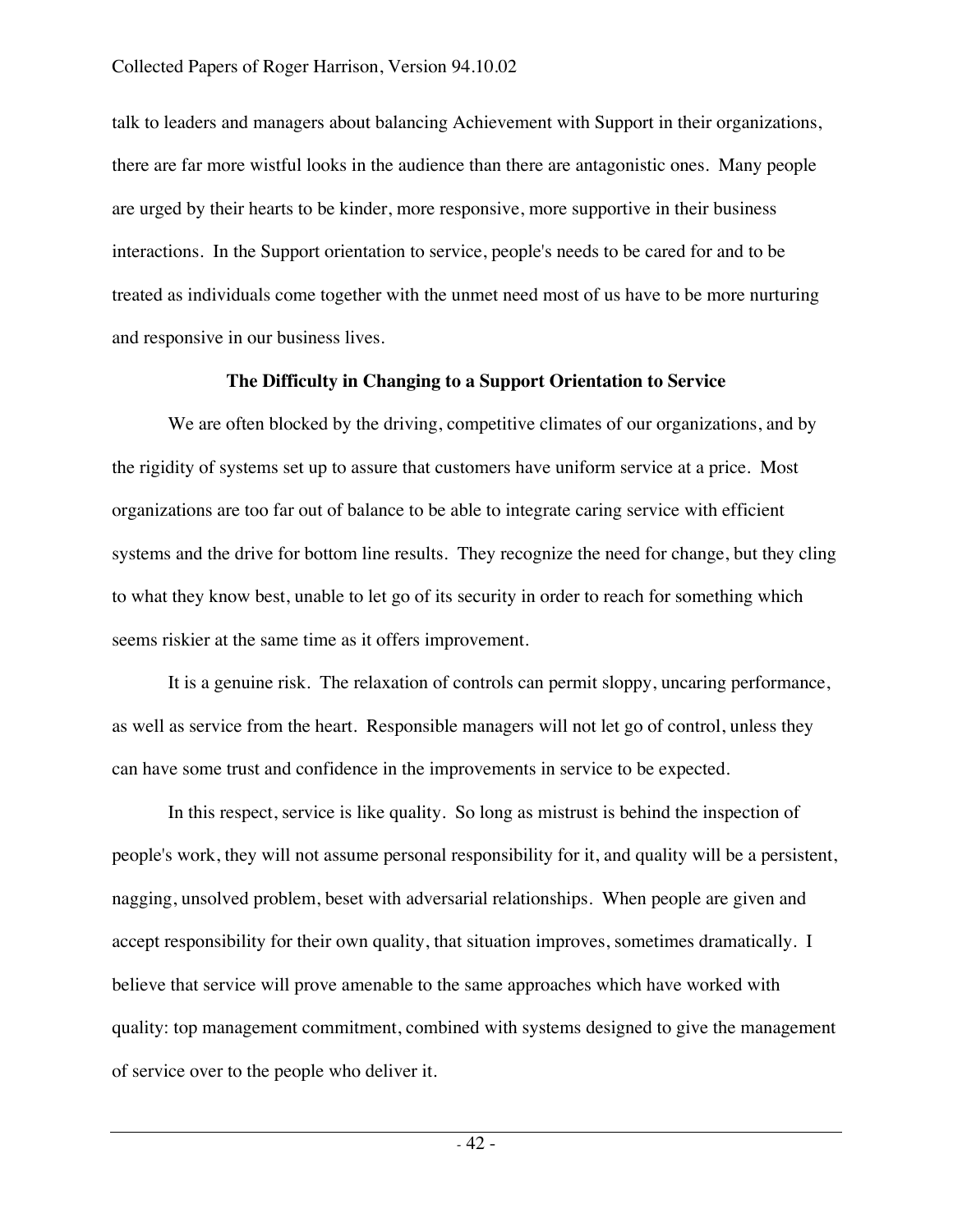## **Support Oriented Service Cannot be Faked**

It will only work if the process is managed from the heart, not just because it is good business, but because it feels right. It is not enough for business leaders to believe in service as a Support oriented activity; they have to "walk the talk" as well, serving the service providers from their hearts, whether the latter are internal staff or work with customers.

That is very simple, and also very hard. It is hard because most organization cultures don't support development of the heart. It is simple, because there are certain behaviors which, practiced faithfully, will open the heart of the one who practices, and will warm the hearts of those impacted. When the leaders I work with ask me what I mean by practicing love in business, here is how I suggest they treat other people and the organization.

- Give credit for their ideas and build on their contributions.
- Listen to their concerns, hopes, fears, pain: be there for them when they need an empathetic ear.
- Treat their feelings as important.
- Be generous with your trust. Give them the benefit of the doubt.
- See them as valuable and unique in themselves, and not simply for their contribution to the task.
- Respond actively to others' needs and concerns; give help and assistance when it is not your job.
- Look for the good and the positive in others, and acknowledge it when you find it.
- Nurture their growth: teach, support, encourage, smooth the path.
- Take care of the organization. Be responsive and responsible to its needs as a living system.